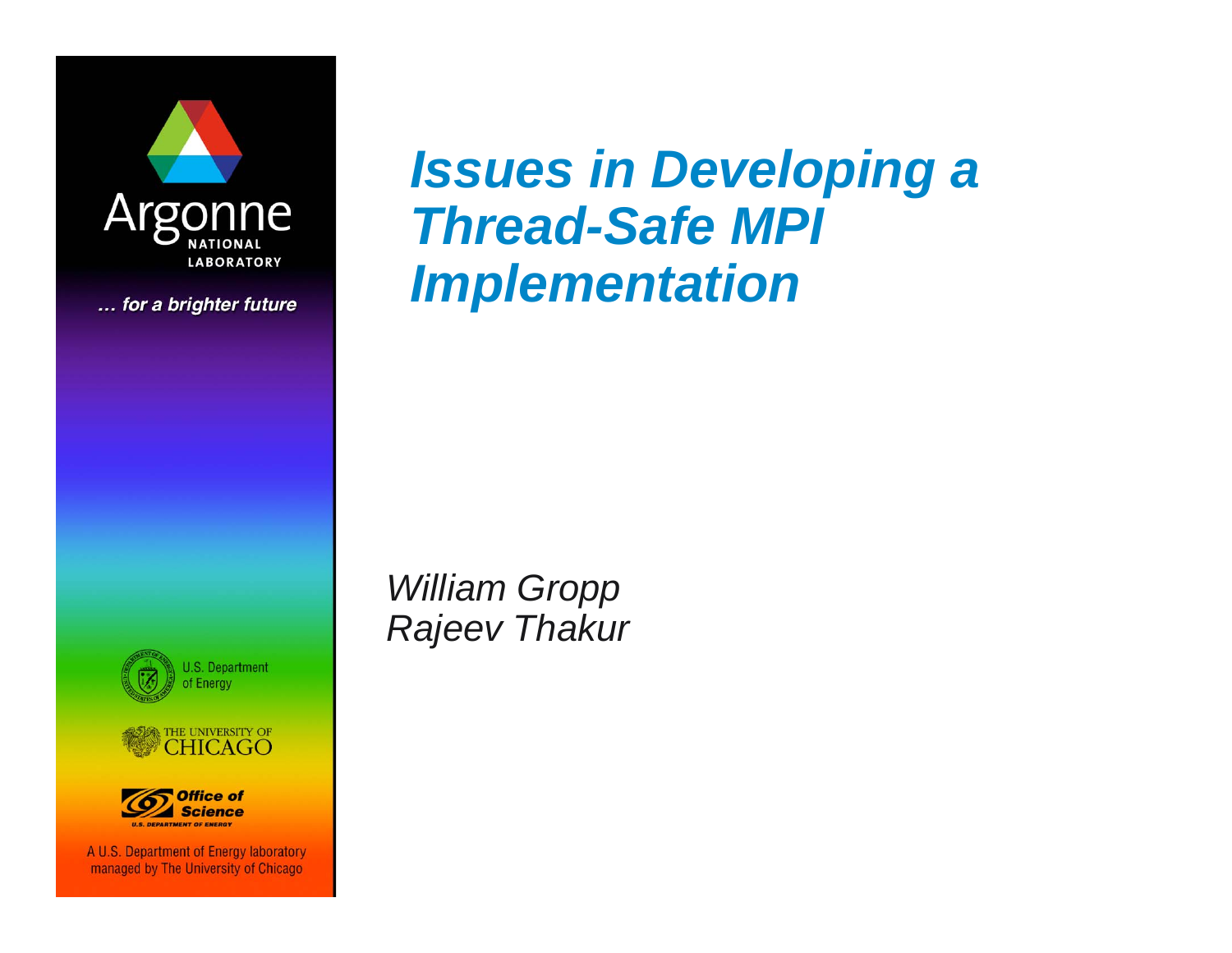### *Why MPI and Threads*

- **Applications need more computing power than any one processor** can provide
	- Parallel computing (proof follows)
- Fast, PRAM hardware does not exist; computer hardware trades simplicity for performance
- CPU performance trends pushing vendors to "multicore" and similar SMP-style hardware models, for which threads is an obvious programming model
- **Threads are also a useful way to implement event-driven** computations

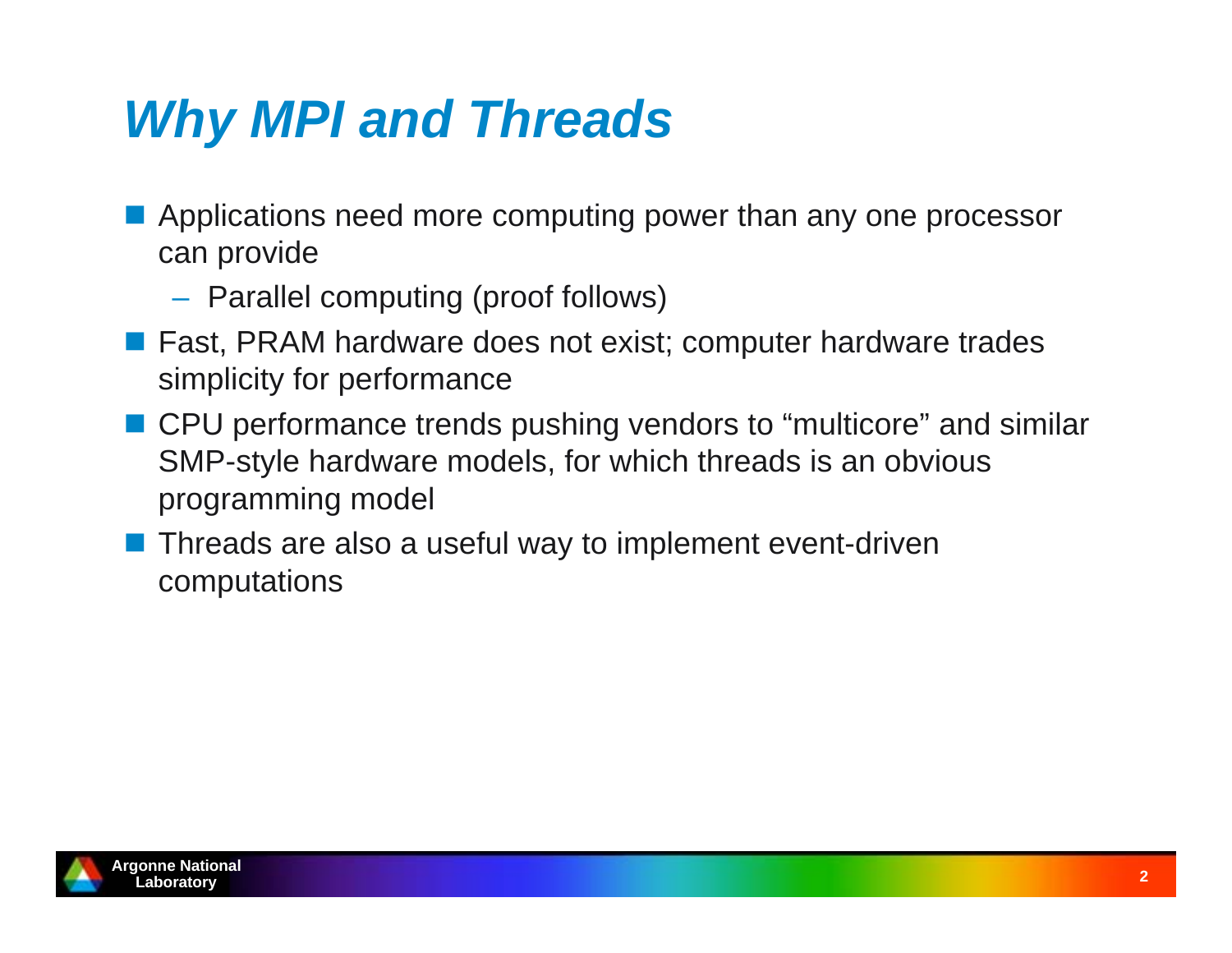### *Why is achieved performance on a single node so poor?*



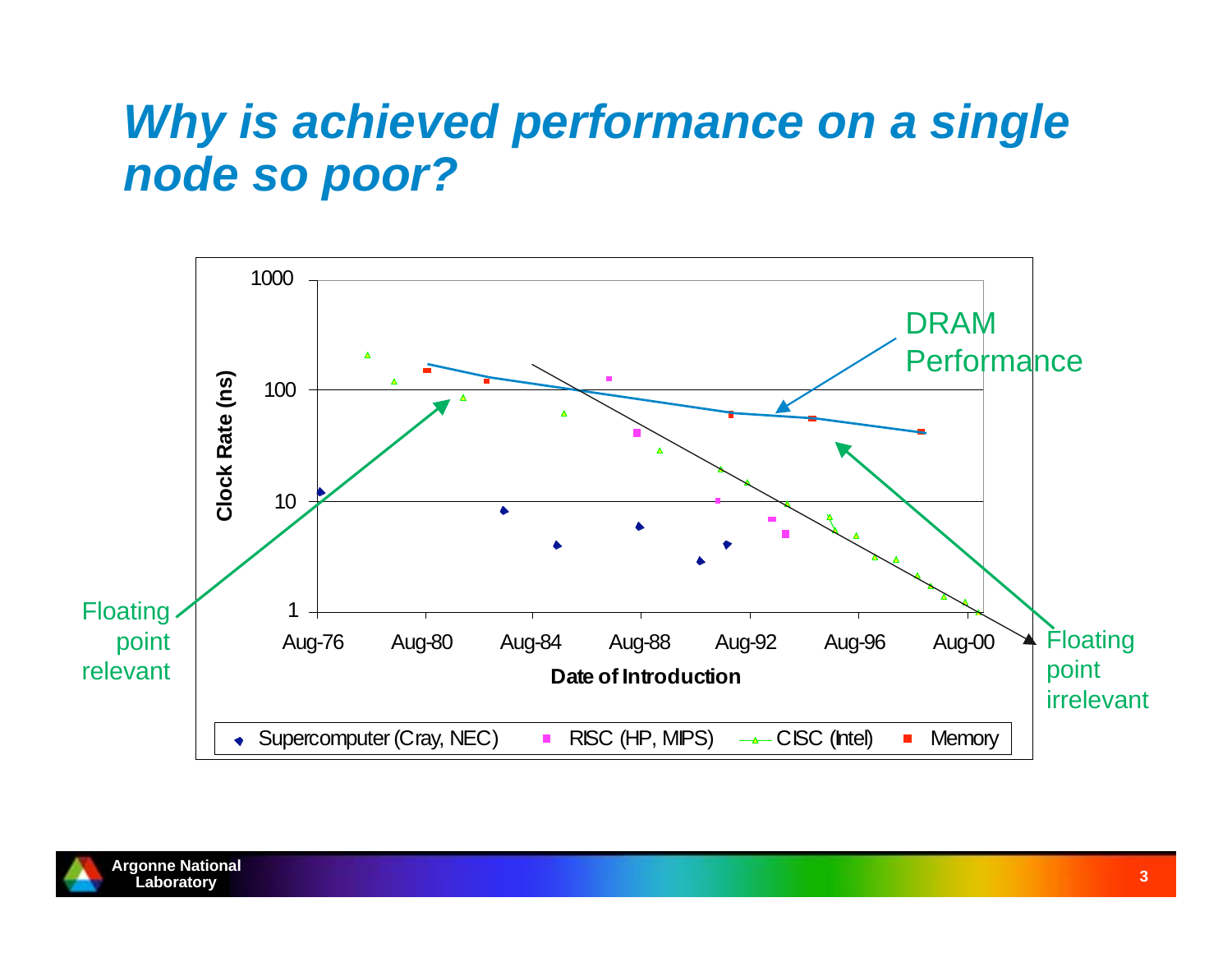### *CPU performance is not doubling any more*



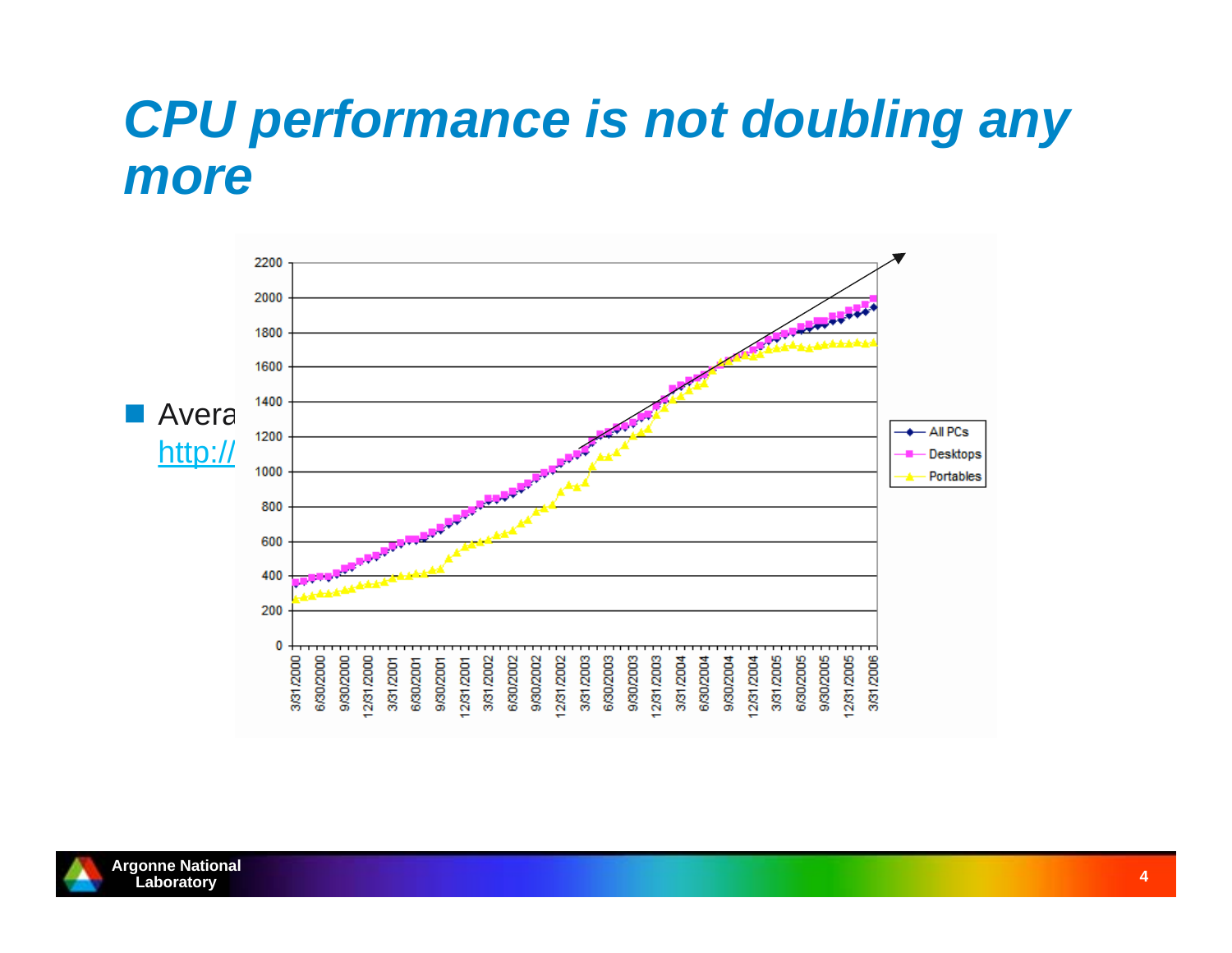### *Peak CPU speeds are stable*



**From** 

http://www.tomshardware.com/2005/11/21/the\_mother\_of\_all\_cpu



\_charts\_2005/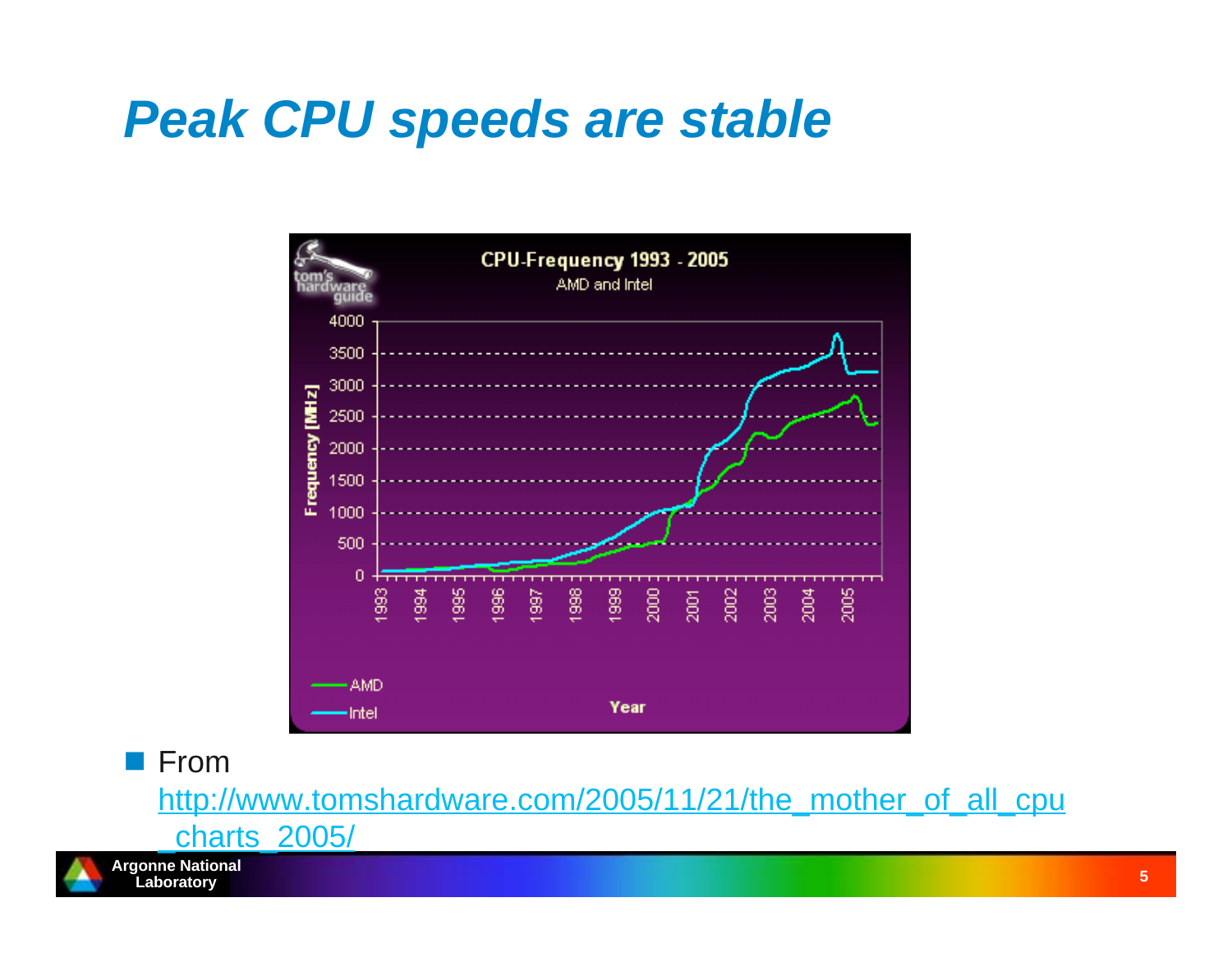# *Parallel programming models*

- Threads for SMPs
	- Single sided access model loads and stores with languages normal mechanism
	- Rules on memory access are vague, often requires language extensions
		- *Volatile* is necessary*, but* is not sufficient
- Message Passing Interface (MPI) for massively scalable systems
	- MPI-1 two-sided message passing
	- MPI-2 adds remote direct memory access, with careful (and complicated) access rules
	- MPI can be deterministic

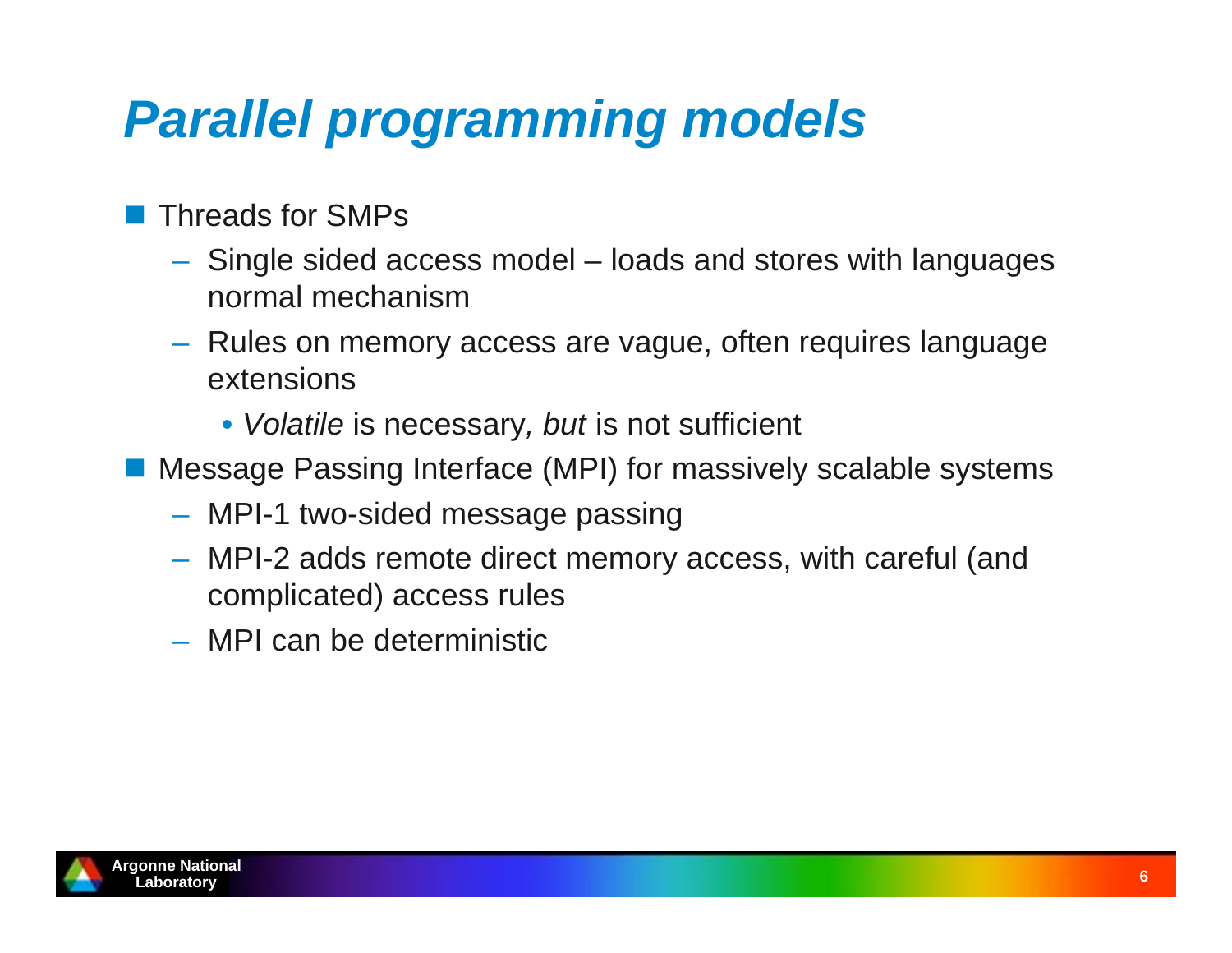### *The Talk From Here*

- Some comments on threads, including some of the tricky bits
- Some comments on MPI, then MPI and Threads
- **MPI, Threads, and the programmer** 
	- What MPI does to "play well with threads"
	- $-$  Some notes on OpenMP (the HPC thread model)
- **MPI, Threads, and the MPI implementer** 
	- $-$  Issues in providing a thread-safe MPI implementation

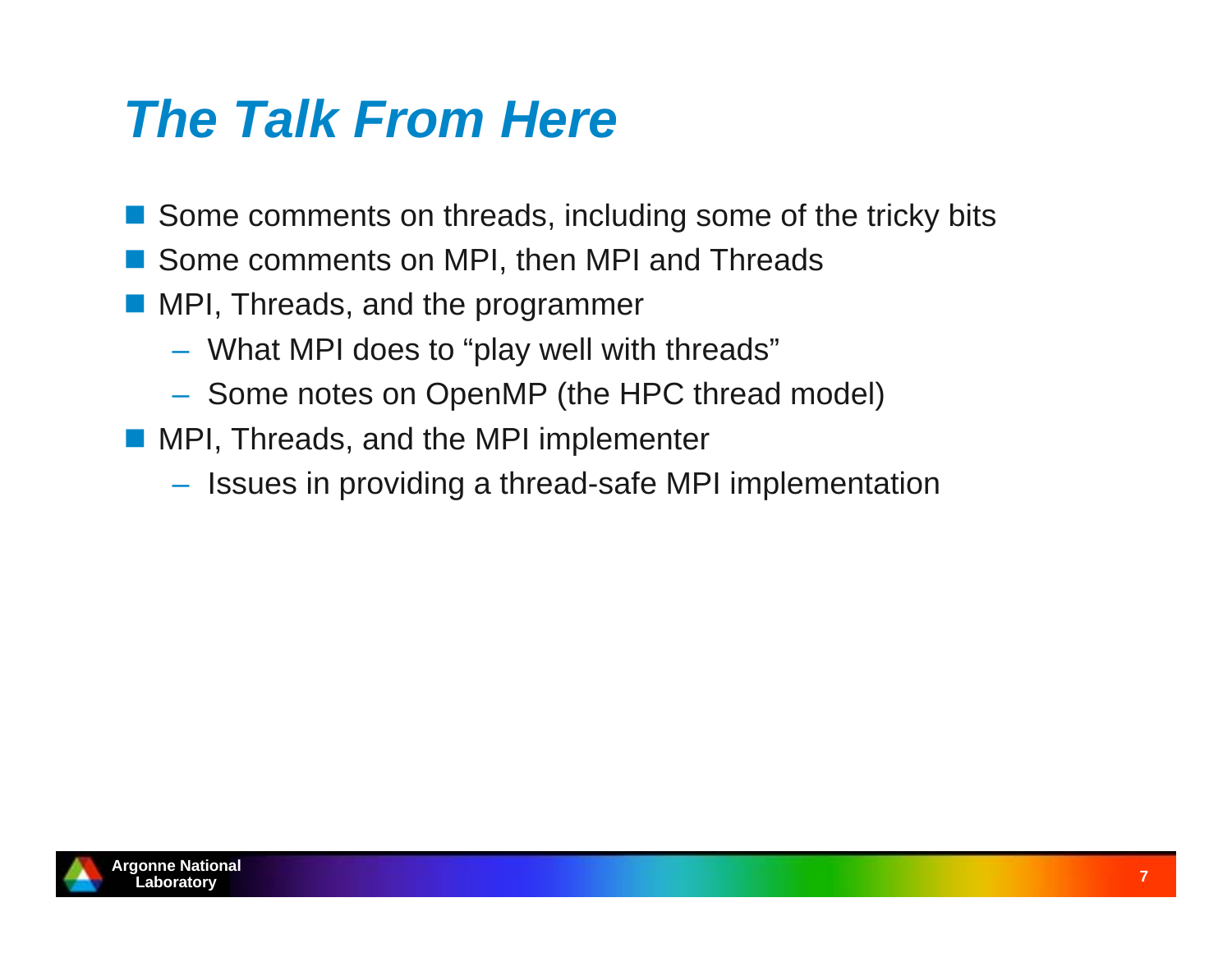# *Some Thread Background*

- What are Threads?
	- $-$  Executing program (process) is defined by
		- *Address space*
		- *Program Counter*
	- Threads are multiple program counters
- Kinds of Threads
	- Almost a process
		- *Kernel (Operating System) schedules*
		- *Each thread can make independent system calls*
		- *A blocking system call blocks only that thread*
	- Co-routines and lightweight processes
		- *User schedules (sort of…)*
		- *System calls may block all threads in process*
	- Memory references
		- *Hardware schedules*

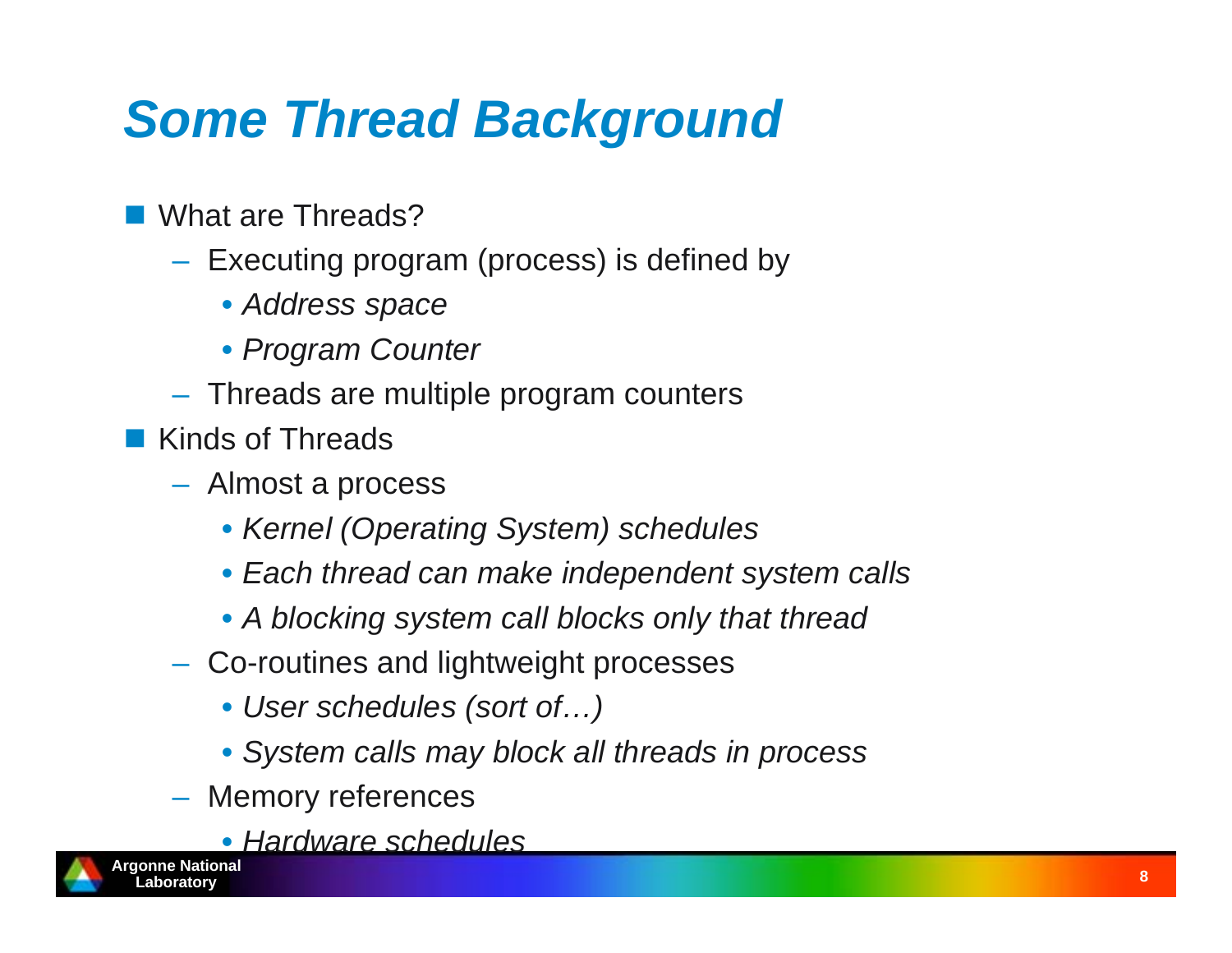# *Why Use Threads?*

**Manage multiple points of interaction** 

- Low overhead steering/probing
- Background checkpoint save
- ■Alternate method for nonblocking operations
- **Hiding memory latency**
- **Fine-grain parallelism** 
	- Compiler parallelism

MPI calls in threads Latency Hiding atency Hiding I calls in threads

OpenMP

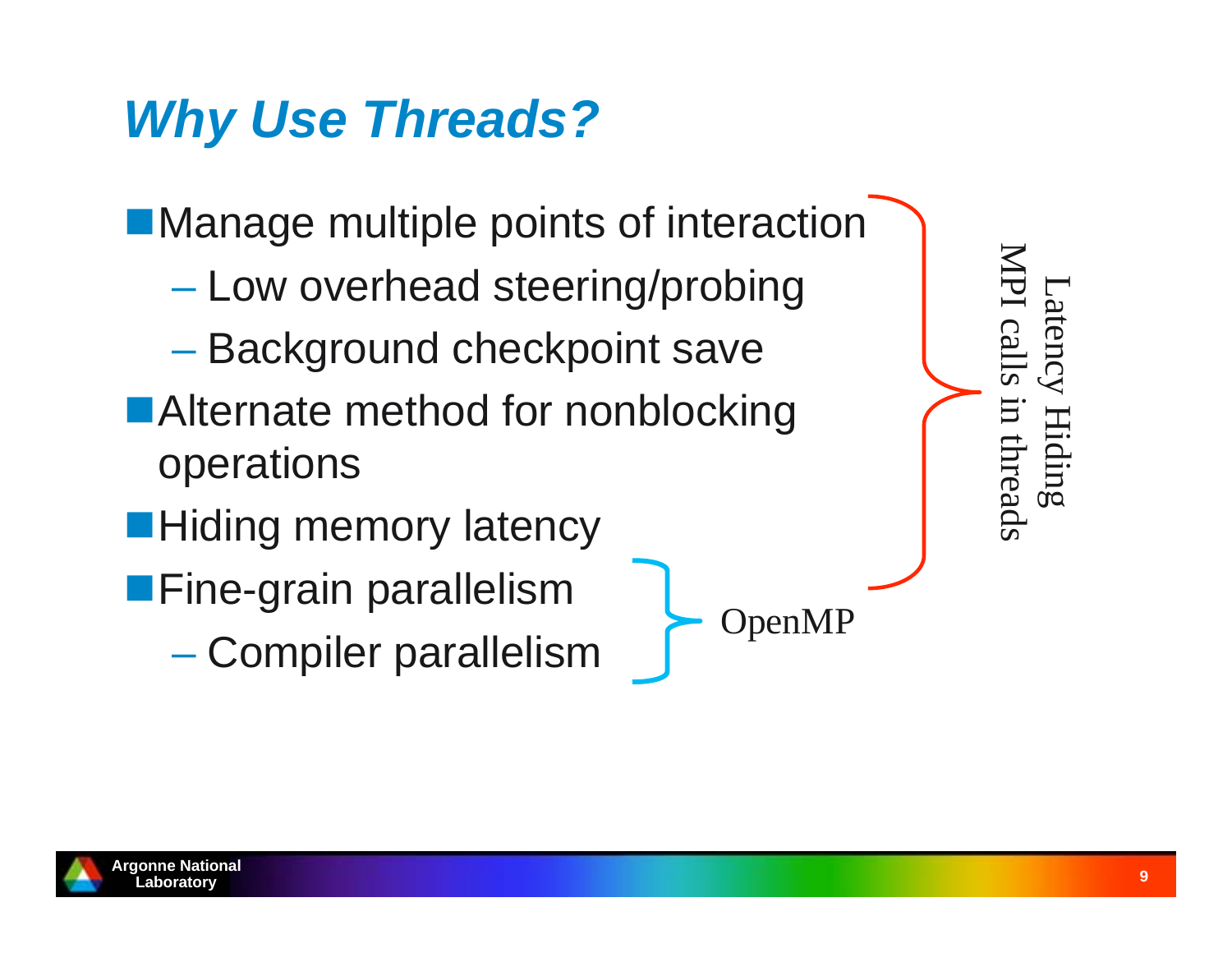# *Shared Memory Examples*

**Example from a book section on threads programming:** 

```
Int ncount = 0;
  main(int argc, char **argv){
  int ncreate = atoi( argv[1] ), i;
  for (i=0; i<sub>enc</sub>reet); (i++1) {
      CreateThread( threadproc );
  }
  while (ncount < ncreate) ;
  }
  threadproc() {
      ncount++;
  }
■ Will this program exit?
       (a) Yes (b) No (c) Maybe
```
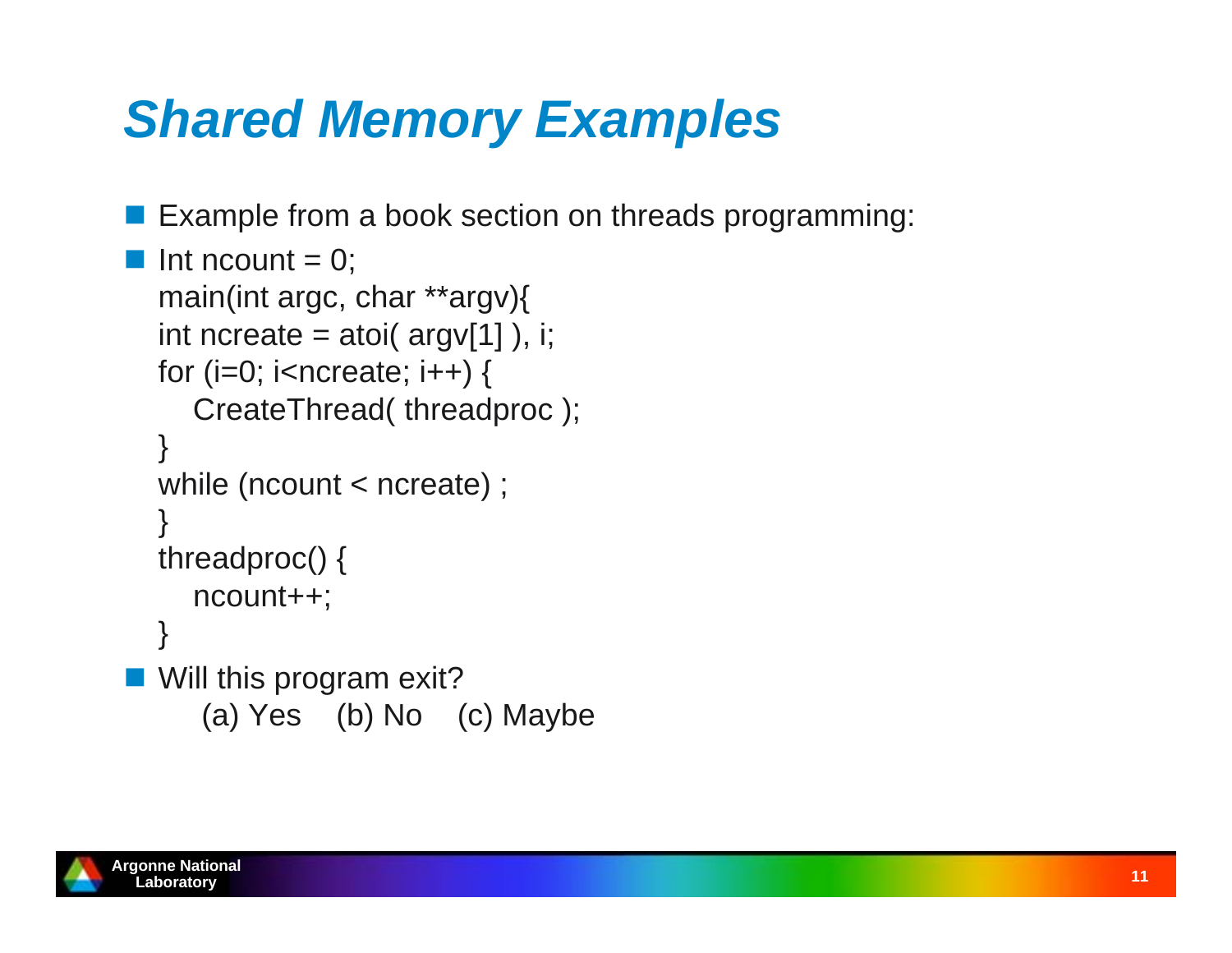

**Memory update operations are not atomic:** ncount++ becomes (SGI):

lw r14, ncount addu r15,r14,1 sw r15, ncount

**Any of these could interleave with another thread.** 

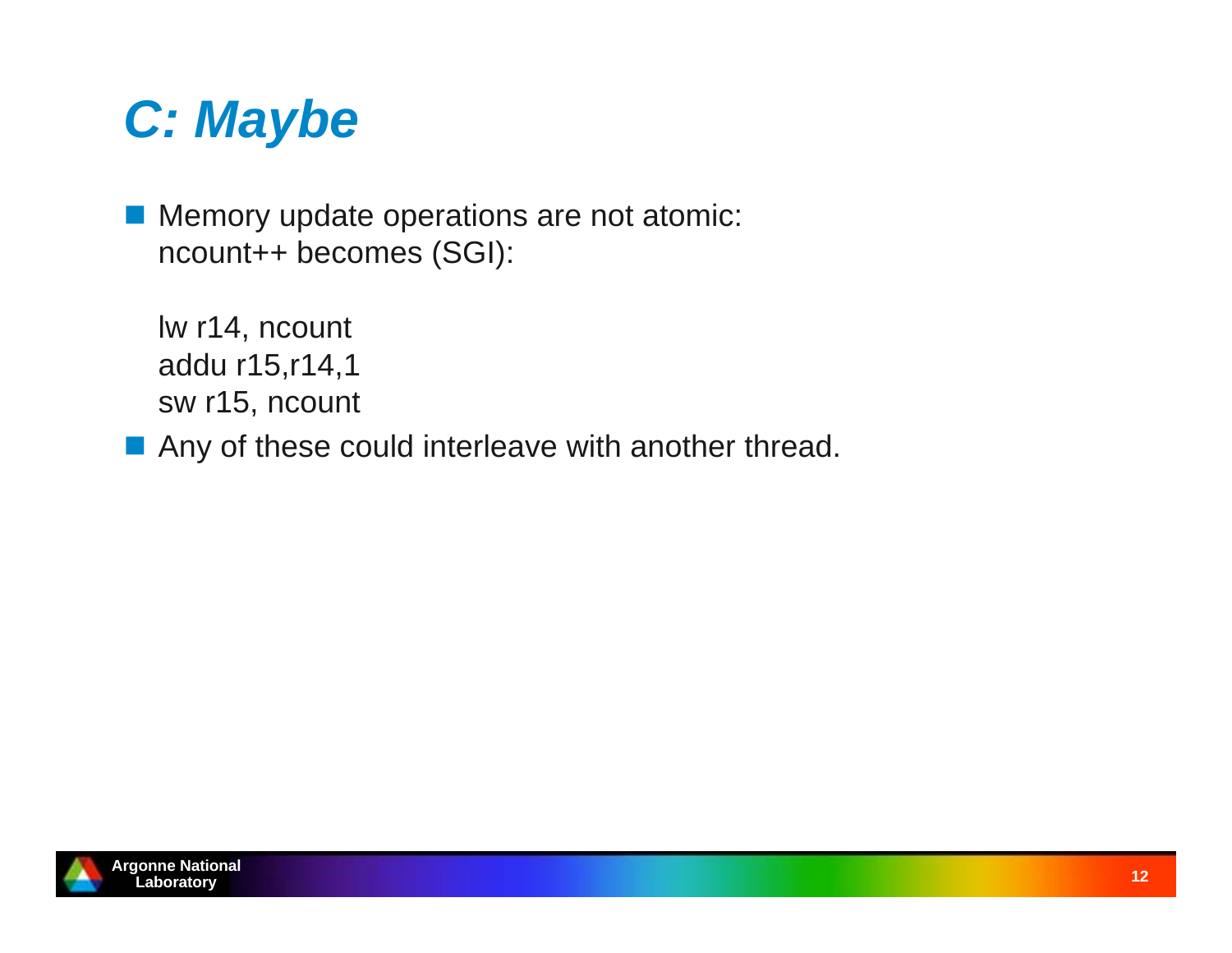### *Shared Memory Examples*

Threads share data and communicate with each other through simple loads a stores. This is attractive to the programmer but has dangers:

| $\blacksquare$ Thread 0: | <b>Thread 1:</b>   |
|--------------------------|--------------------|
| while $(A != 1)$ ;       | $B = 2$ ;          |
| $B = 1$ ;                | $A = 1$ ;          |
|                          | while $(A == 1)$ ; |
| $A = 2$ ;                | $C = B$ ;          |

What is the value of  $C$ ? (a) 1 (b) 2 (c) Either (d) None of these

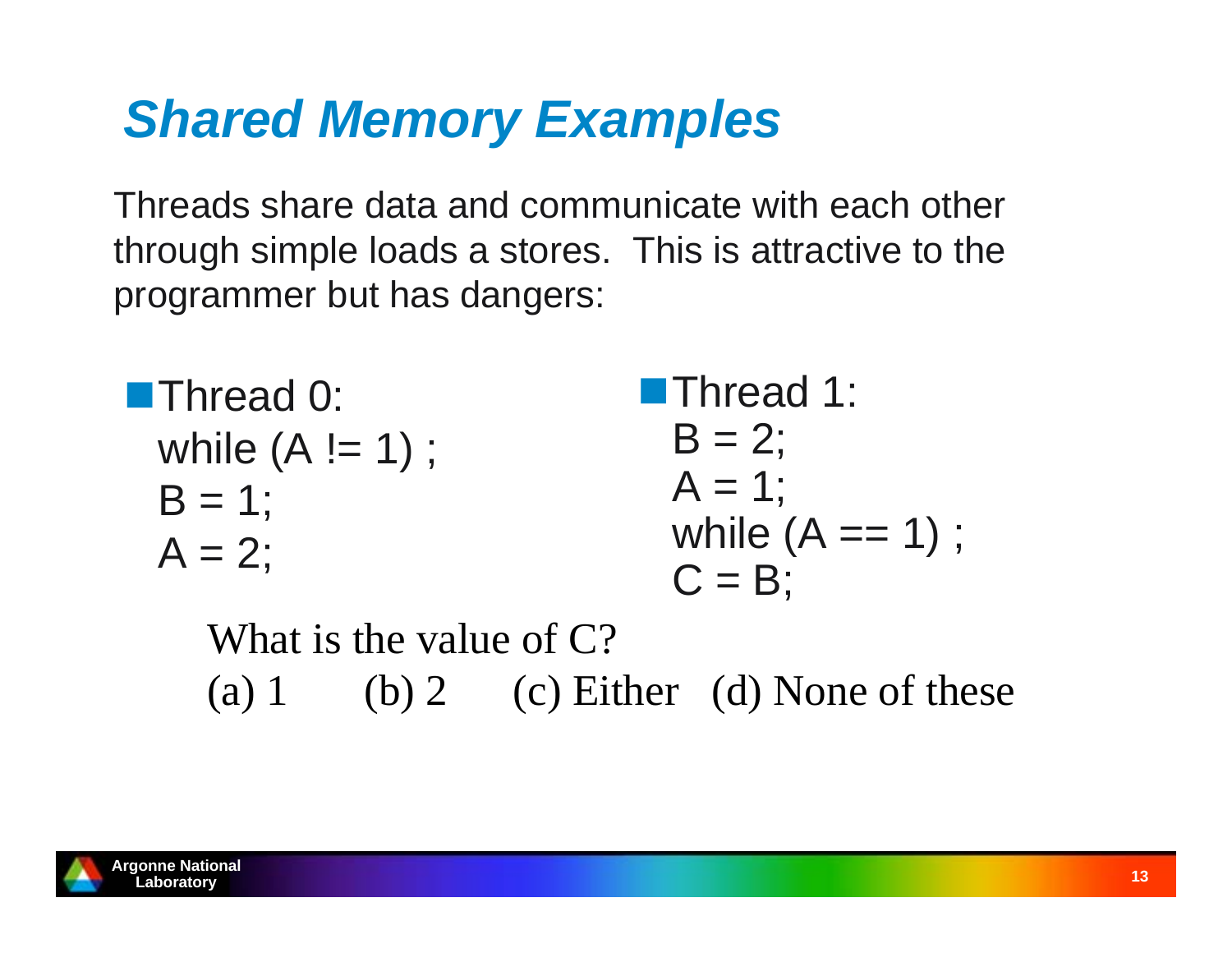### *C: Either*

- A: Requires that writes be ordered; many processors do not guarantee this as a performance tradeoff (and some architectures have changed their mind)
	- $-$  And there is no easy way to enforce this is most languages
	- $-$  An entire course can be devoted to the memory consistency models needed to achieve both performance and correctness
	- C "volatile" doesn't address this problem, you need things like \_\_asm\_\_ \_\_volatile\_\_ ("": : :"memory"); in your code (!)
	- OpenMP provides a FLUSH directive, but this is usually overkill
	- Java has "synchronized" methods (procedures) that guarantee ordering (effectively doing what OpenMP does with FLUSH)
- B: If the compiler doesn't know that B is "volatile", it can eliminate the use of B and directly assign 2 to C

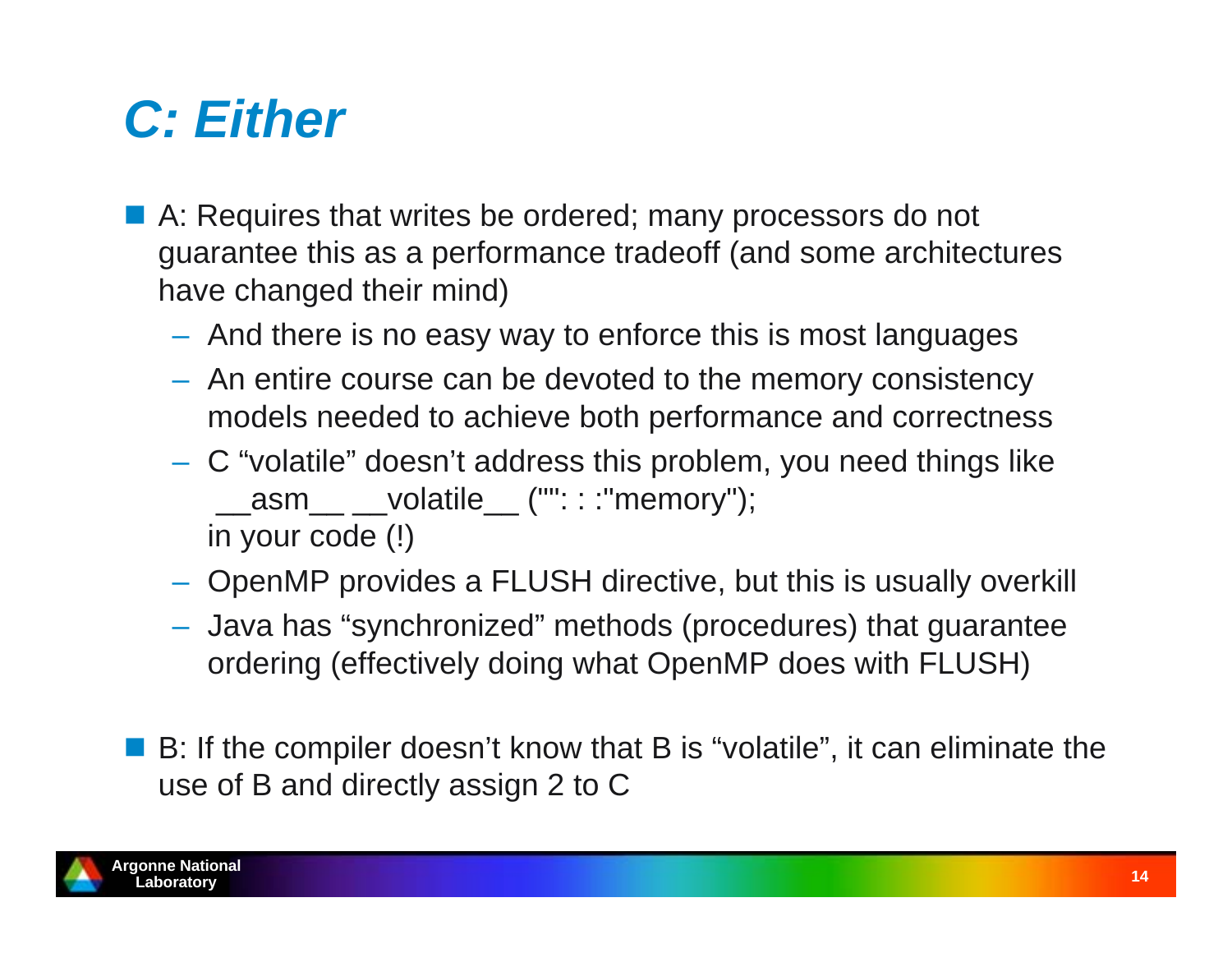### *MPI and Threads*

- MPI describes parallelism between *processes*
- **MPI-1** (the specification) is thread-safe
	- This means that the design of MPI has (almost) no global state or other features that prevent an MPI *implementation* from allowing multiple threads to make MPI calls
	- $-$  An example is the convenient concept of a "current message" or "current buffer"
		- *MPI's datatype pack/unpack routines provide a thread-safe alternative*
- *Thread* parallelism provides a shared-memory model within a process
- **NPI** specifies that MPI calls can only block their thread
- **OpenMP and POSIX threads (pthreads) are common** 
	- OpenMP provides convenient features for loop-level parallelism

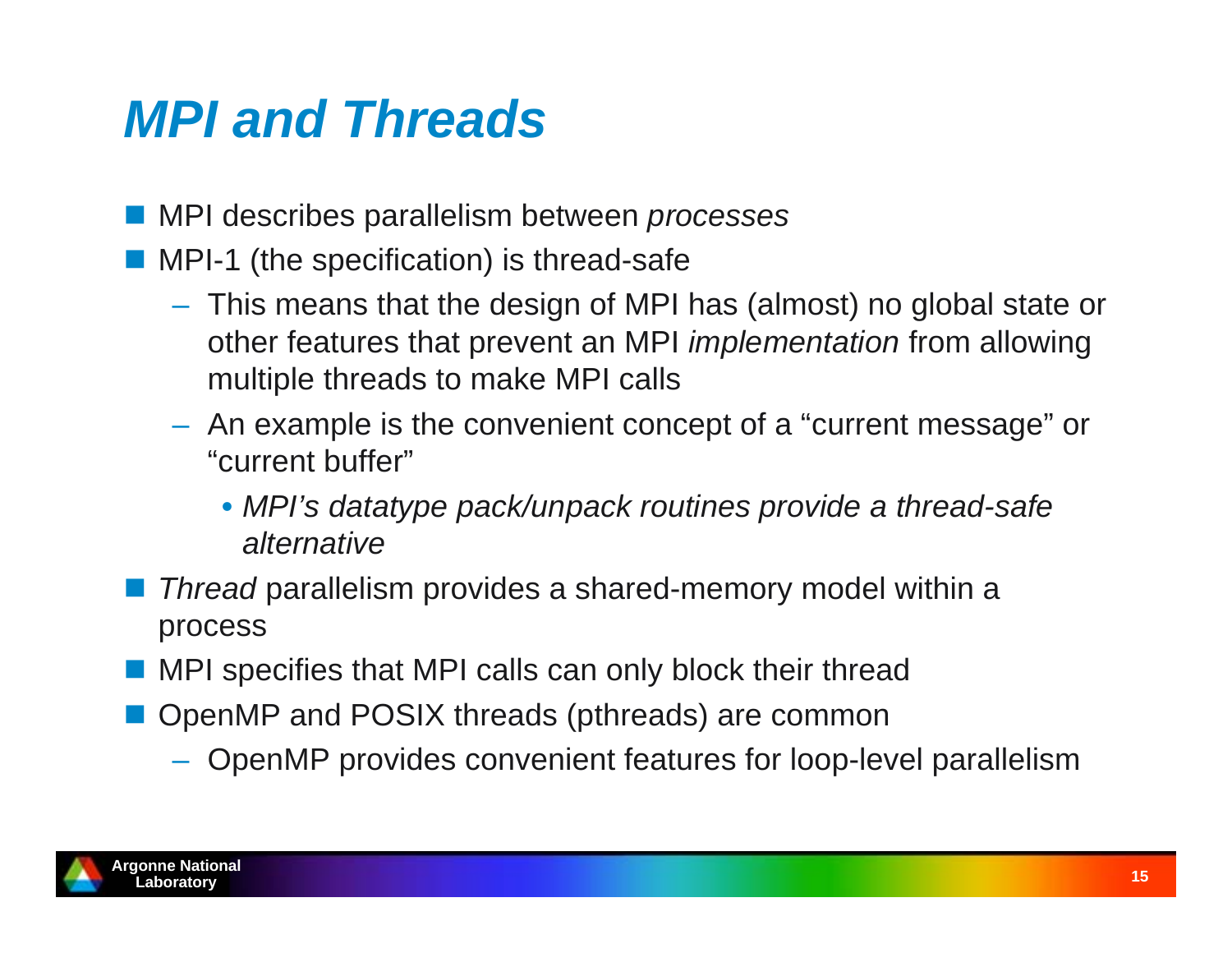### *MPI-2 Thread Modes*

- MPI-2 introduced 4 modes:
	- MPI\_THREAD\_SINGLE One thread (MPI\_Init)
	- MPI\_THREAD\_FUNNELED One thread making MPI calls
	- MPI\_THREAD\_SERIALIZED One thread at a time making MPI calls
	- MPI\_THREAD\_MULTIPLE Free for all
- Use with MPI\_INIT\_THREAD(argc,argv,required,&provided)
- Not all MPI implementations are thread-safe
	- $-$  Thread-safety is not free
	- If it was, there would be no xlf\_r etc.
- Most MPI-1 implementations provide MPI\_THREAD\_FUNNELLED when linked with other thread libraries (e.g., thread-safe mallocs).
- Coexist with compiler (thread) parallelism for SMPs
- **MPI** could have defined the same modes on a communicator basis (more natural, and MPICH2 may do this through attributes)

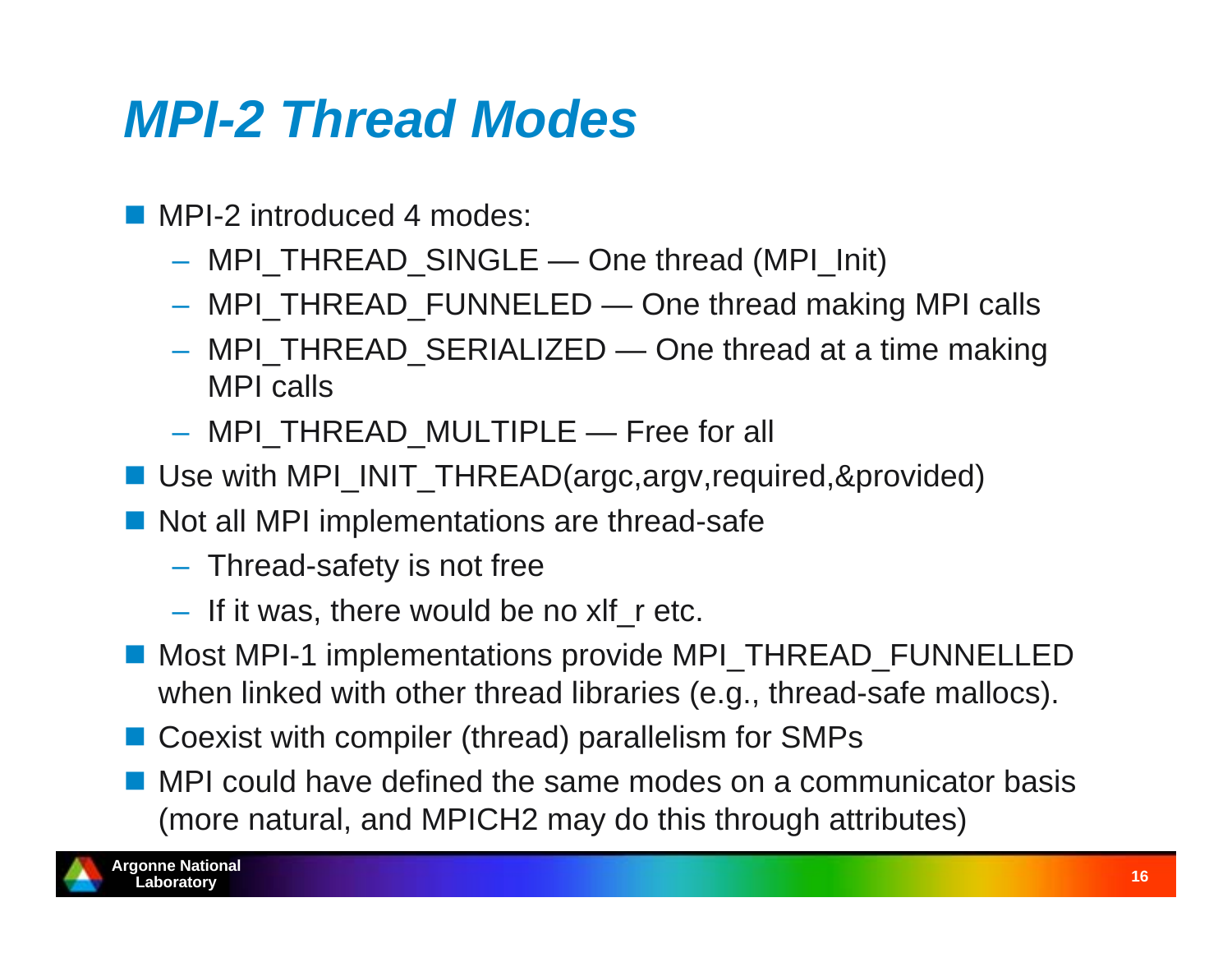# *MPI Thread Levels and OpenMP*

- **MPI\_THREAD\_SINGLE** 
	- OpenMP not permitted
- F. MPI THREAD FUNNELED
	- All MPI calls in the "main" thread
	- MPI calls outside of any OpenMP sections
	- Most if not all MPI implementations support this level
- **MPI\_THREAD\_SERIALIZED** 
	- #pragma omp parallel

```
#pragma omp single
```

```
{
```
}

…

MPI calls allowed here as well

- F MPI\_THREAD\_MULTIPLE
	- Any MPI call anywhere
	- But be careful of races
	- – Some MPI implementations (include MPICH2 for some communication methods) support this level

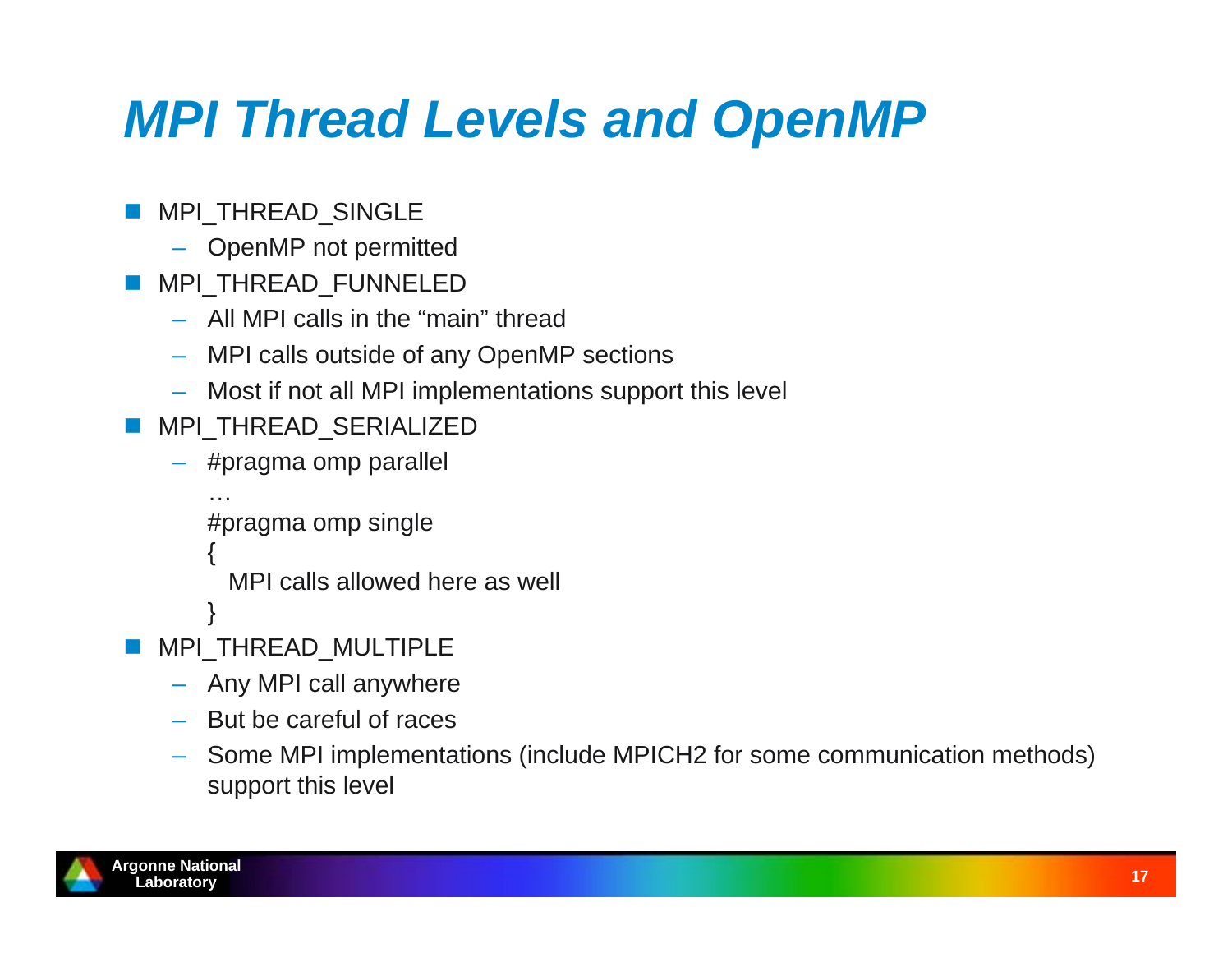### *Making an MPI Implementation Threadsafe*

■ Can you lock around each routine (synchronized in Java terms)?

- No. Consider a single MPI process with two threads T0: MPI\_Ssend( itself ) T1: MPI\_Recv(itself)
- The MPI spec says that this program must work, but if each routine holds a lock, the program will deadlock

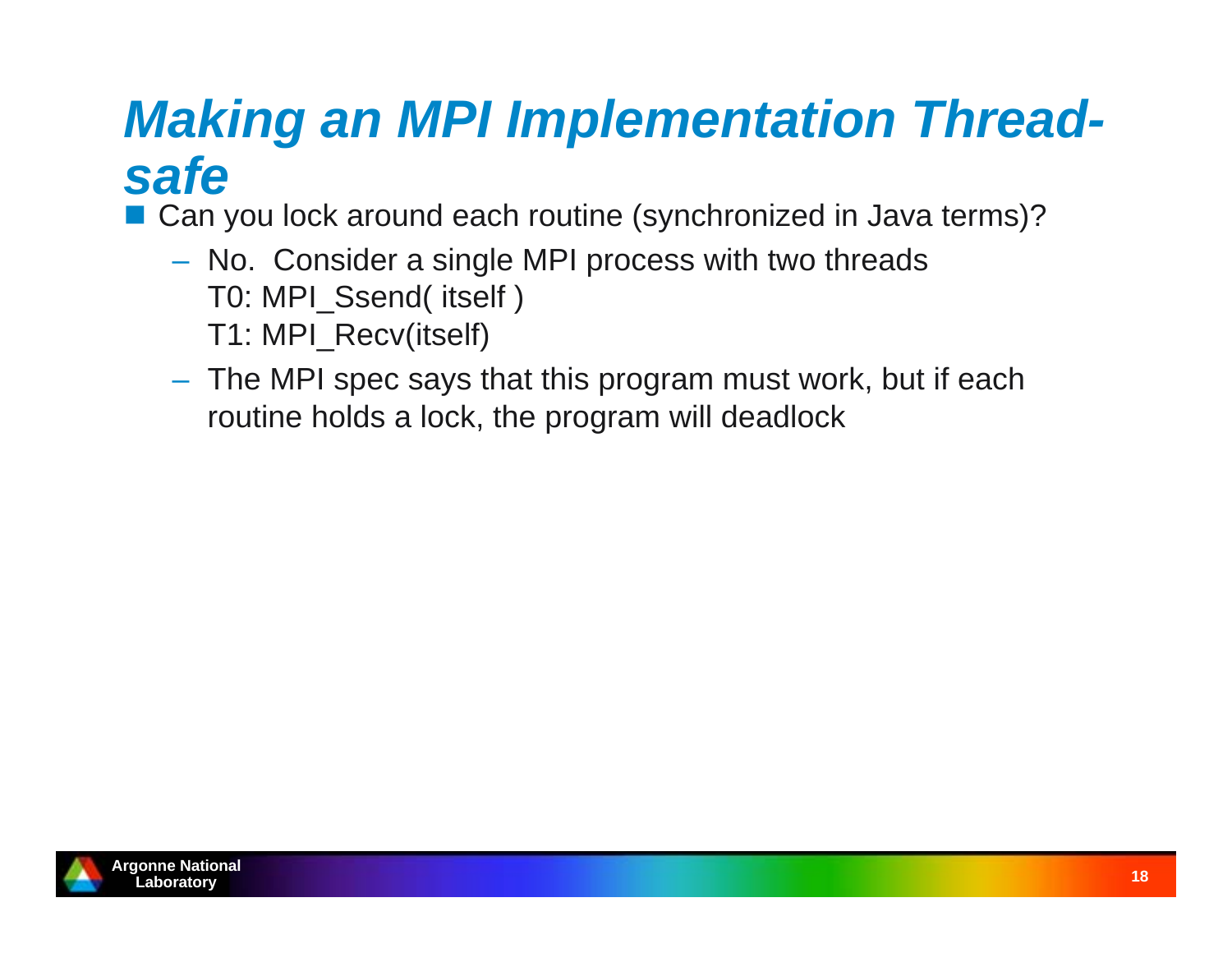### *Can you lock around just the communication routines?*

- $\overline{\phantom{a}}$ That is, can you implement something like this:
- $\overline{\phantom{a}}$ MPI\_Recv( ... )
	- … various setup stuff
	- lock(communication)

 if communication would block, release lock and require once communication completes before proceeding

- unlock(communication)
- … various finishing stuff
- Not in general. Replace the MPI\_Recv with MPI\_Irecv:
- $\overline{\phantom{a}}$ MPI Irecv( ..., datatype, ..., communicator, &request )
	- … various setup stuff
	- lock(communication)
		- release if necessary
	- unlock(communication)
	- … various finishing stuff
- The problem is with the datatype and communicator. If the MPI\_Irecv did not match the message, then it left a "posted" receive in a queue that will be matched later by an arriving message
- $\mathbb{R}^n$ Processing this message requires using the datatype and communicator
- $\mathcal{F}^{\mathcal{A}}$  MPI uses reference count semantics on these objects, implicitly incrementing the reference count in the MPI\_Irecv
- $\overline{\phantom{a}}$ This ref count must be atomically updated (as in the first thread example)

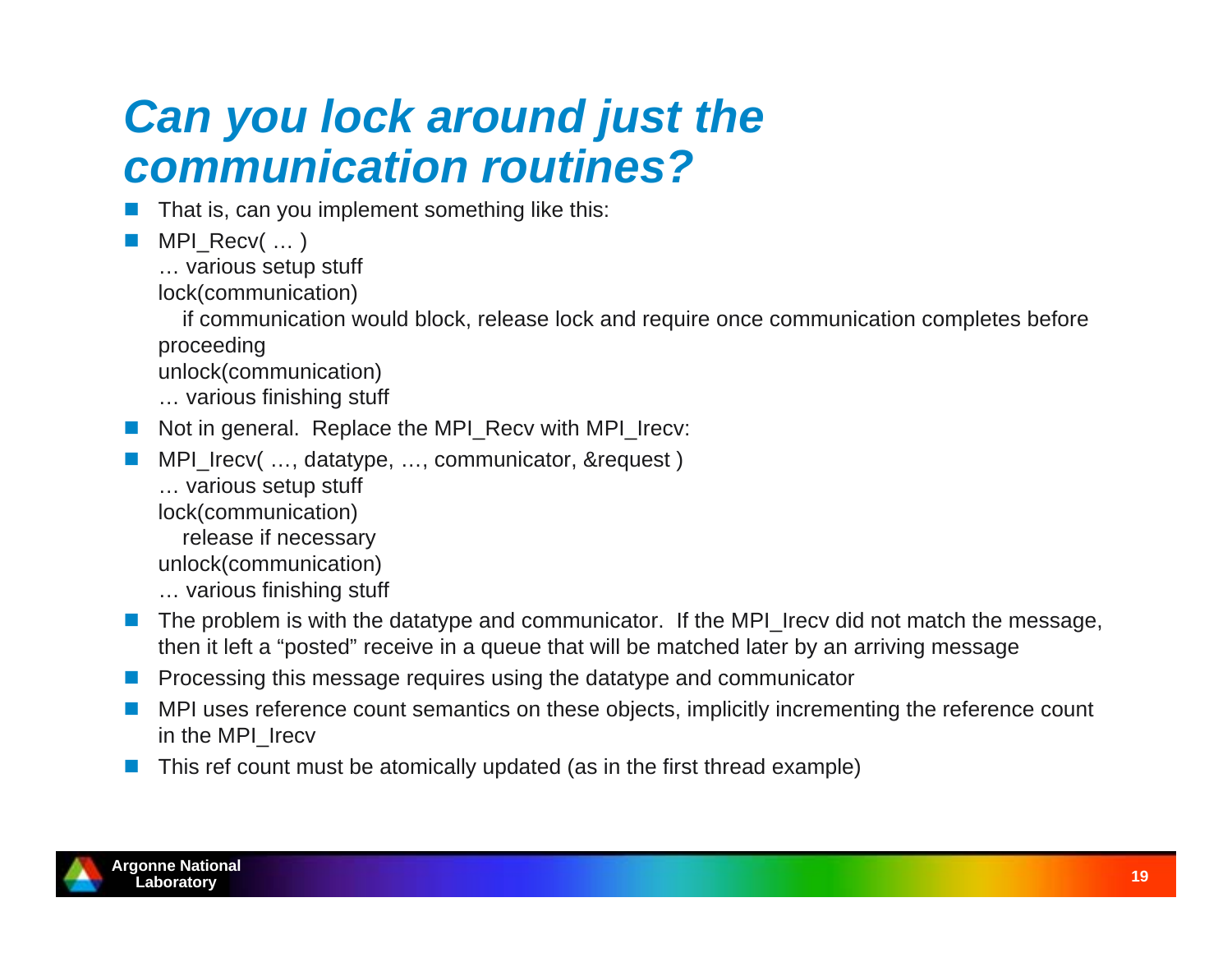### *What you can do*

■ Coarse Grain

- Use the one-big-lock approach, but be sure to release/re-acquire it around any blocking operation
- Don't forget to use the lock around any update of data that might be shared
- **Fine Grain** 
	- $-$  Identify the shared items and ensure that updates are atomic
	- $-$  Benefit: You may be able to avoid using locks
	- Cost: There is more the think about and there can be "dining philosopher" deadlocks if more than one critical section must be acquired at a time
	- What are the items for MPI?
		- *We've looked at the ~305 functions and MPI and found the following classes:*

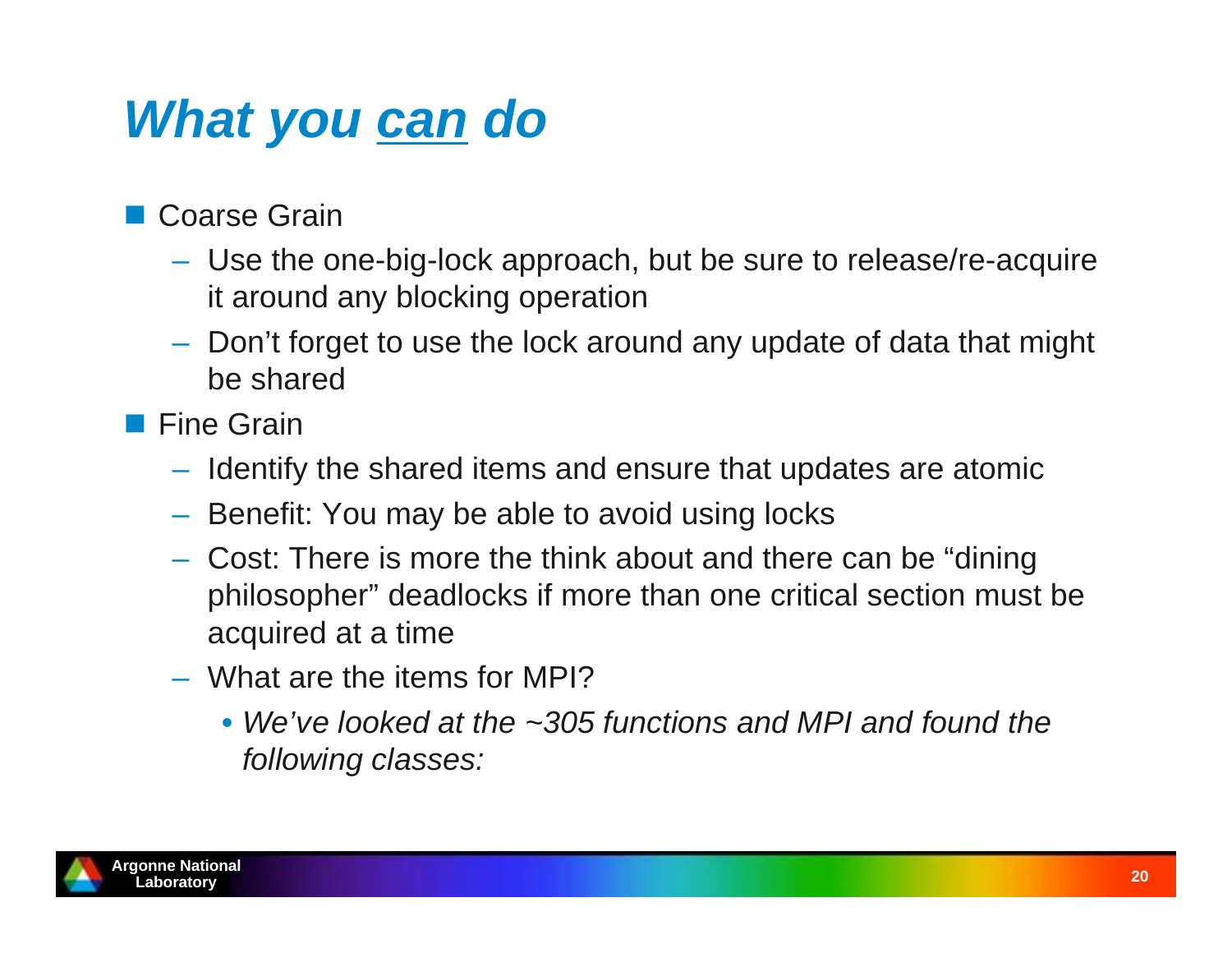- None: The function has no thread-safety issues Examples: MPI\_Address, MPI\_Wtick
- Access Only: The function accesses fixed data for an MPI object, such as the size of a communicator. This case differs from the ``None'' case because an erroneous MPI program could free the object in a race with a function that accesses the read-only data. Examples: MPI\_Comm\_Rank, MPI\_Get\_count.

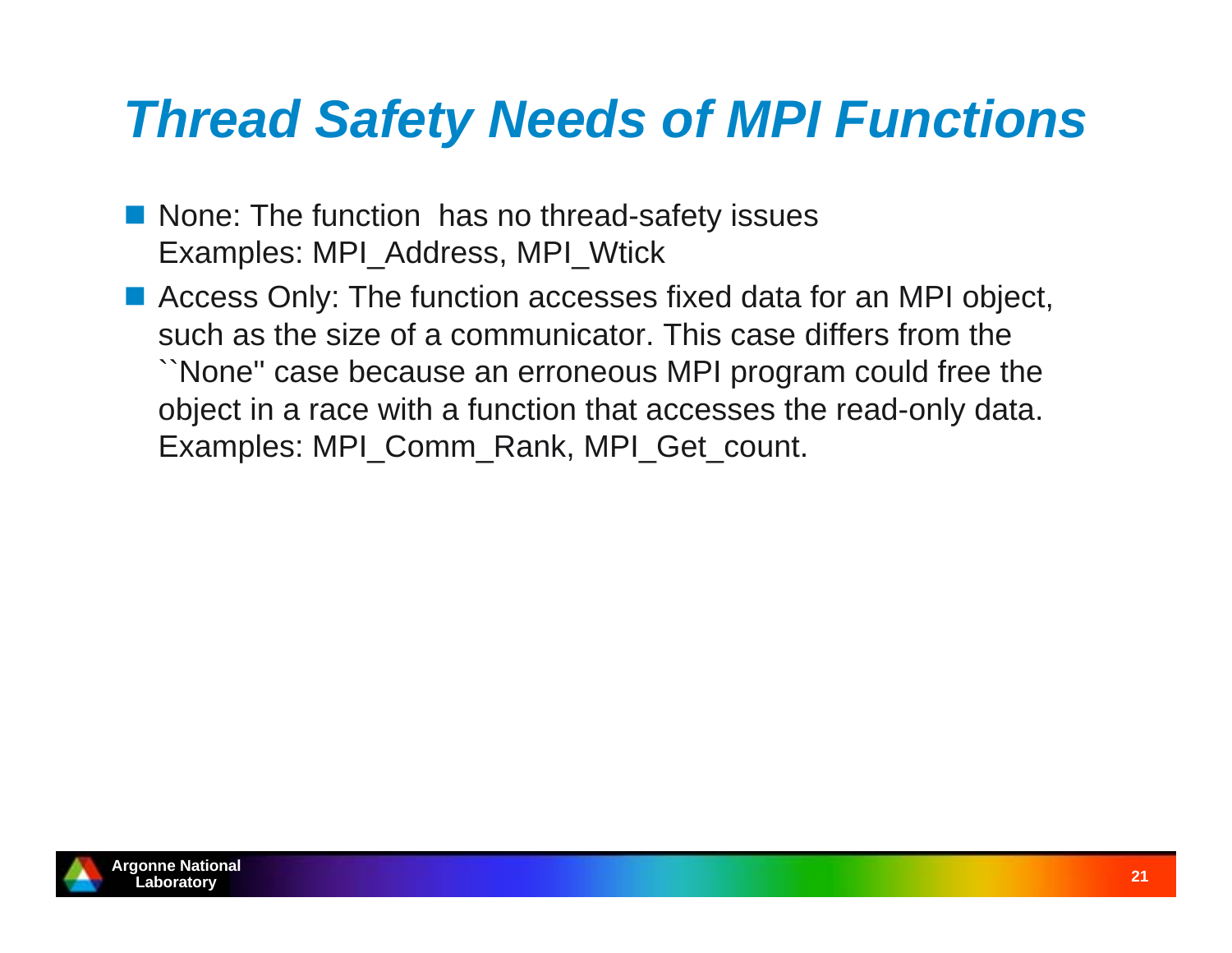**Update Ref: The function updates the reference count of an MPI** object.

Examples: MPI\_Comm\_group, MPI\_File\_get\_view

- Comm/IO: The function needs to access the communication or I/O system in a thread-safe way. This is a very coarse-grained category but is sufficient to provide thread safety. Examples: MPI\_Send, MPI\_File\_read
- Collective: The function is collective. MPI requires that the user not call collective functions on the same communicator in different threads in a way that may make the order of invocation depend on thread timing (race). The communication part of the collective function is assumed to be handled separately through the communication thread locks.

Examples: MPI\_Bcast, MPI\_Comm\_spawn

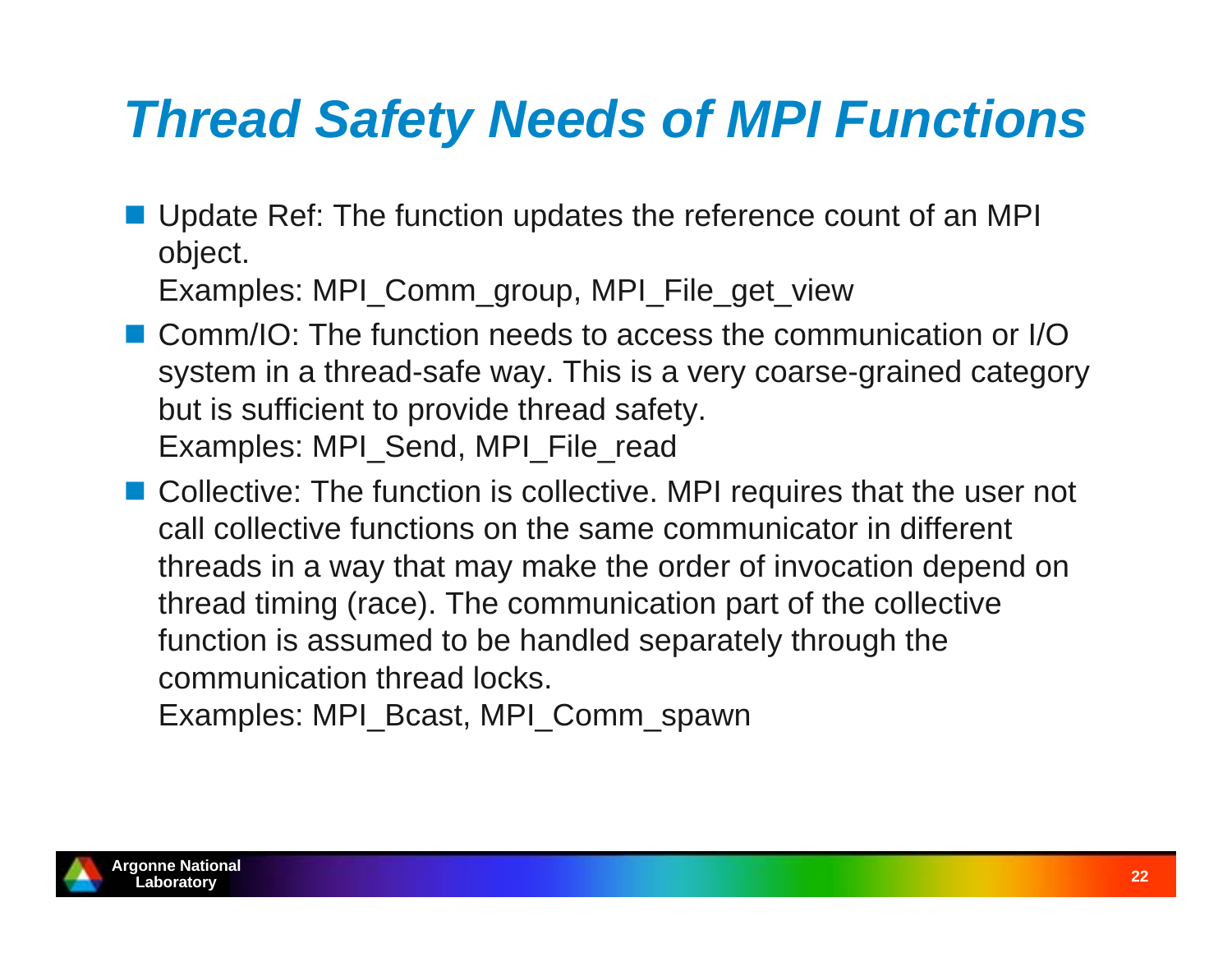- Read List: The function returns an element from a list of items, such as an attribute or info value. Examples: MPI\_Info\_get, MPI\_Comm\_get\_attr.
- Update List: The function updates a list of items that may also be read. Multiple threads are allowed to simultaneously update the list, so the update implementation must be thread safe. Examples: MPI\_Info\_set, MPI\_Type\_delete\_attr.

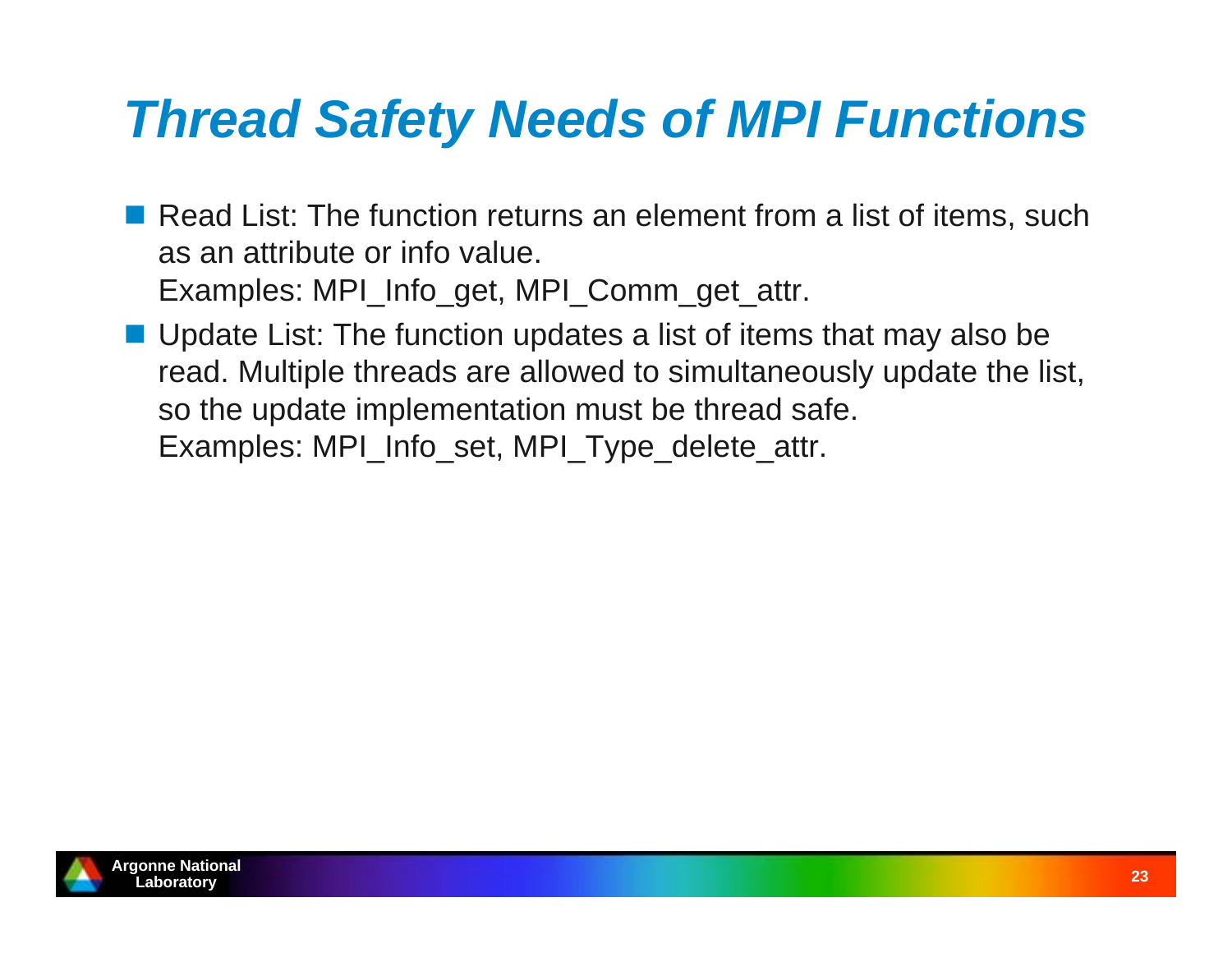- **Allocate: The function allocates an MPI object (may also need** memory allocation such as with malloc). Examples: MPI\_Send\_init, MPI\_Keyval\_create.
- Own: The function has its own thread-safety management. Examples: MPI\_Buffer\_attach, MPI\_Cart\_create.
- Other: Special cases. Examples: MPI\_Abort and MPI\_Finalize.

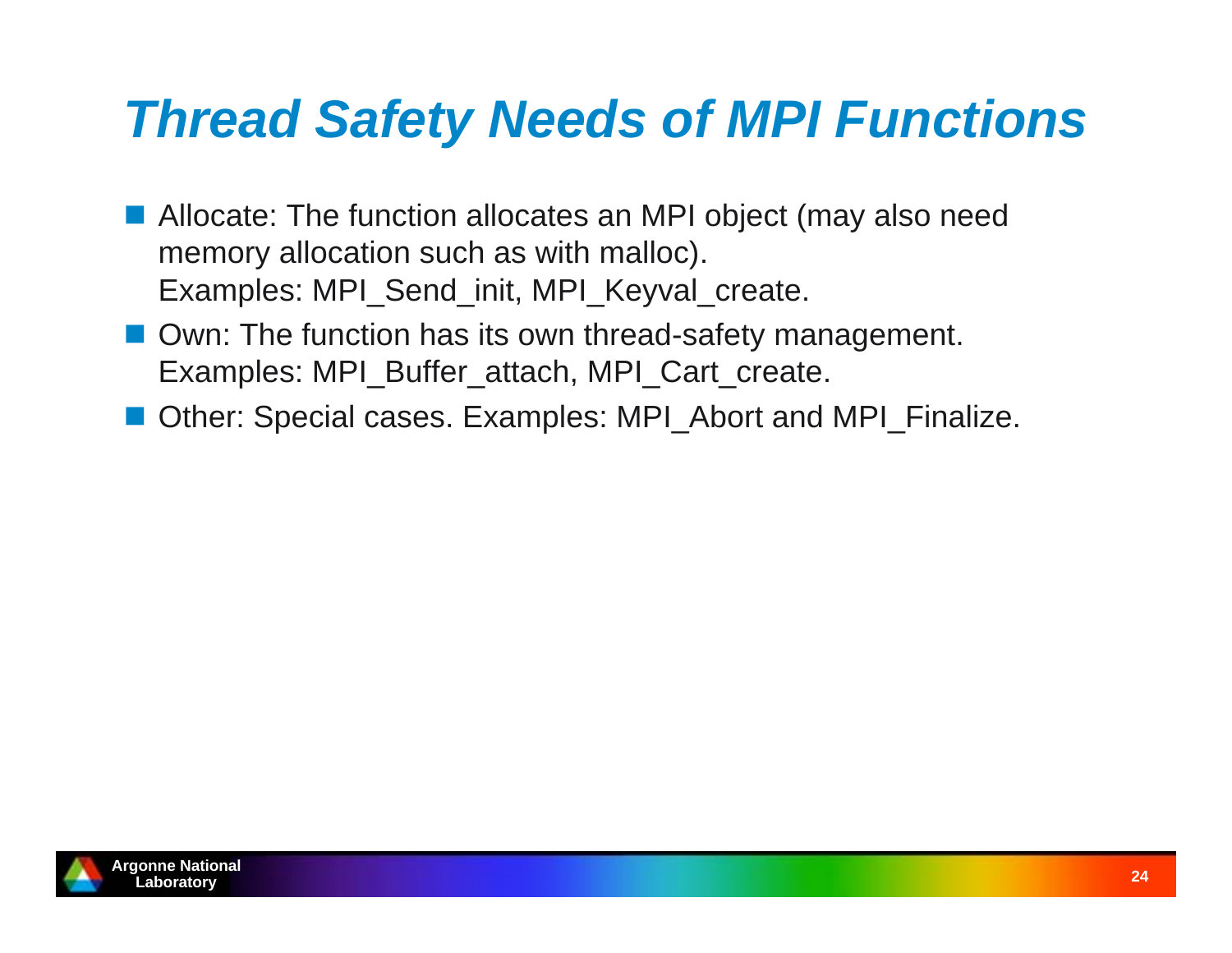### *Other Issues*

#### Thread-Private Memory

 Values that are global to a thread but private to that thread are sometimes needed. In MPICH2, these are used to implement a "nesting" level (used to ensure that the correct error handling routine is called if the routine is used in a nested fashion within the MPI implementation) and for performance and debugging statistics.

#### **Memory consistency**

 When heavy-weight thread lock/unlocks (and related critical sections or monitors) are not used, the implementation must ensure that the necessary write ordering is enforced and that values that the compiler may leave in register are marked volatile

### **Thread failure**

 A major problem with any lock-based thread-safety model is defining what happens when a thread fails or is canceled (e.g., with pthread\_cancel).

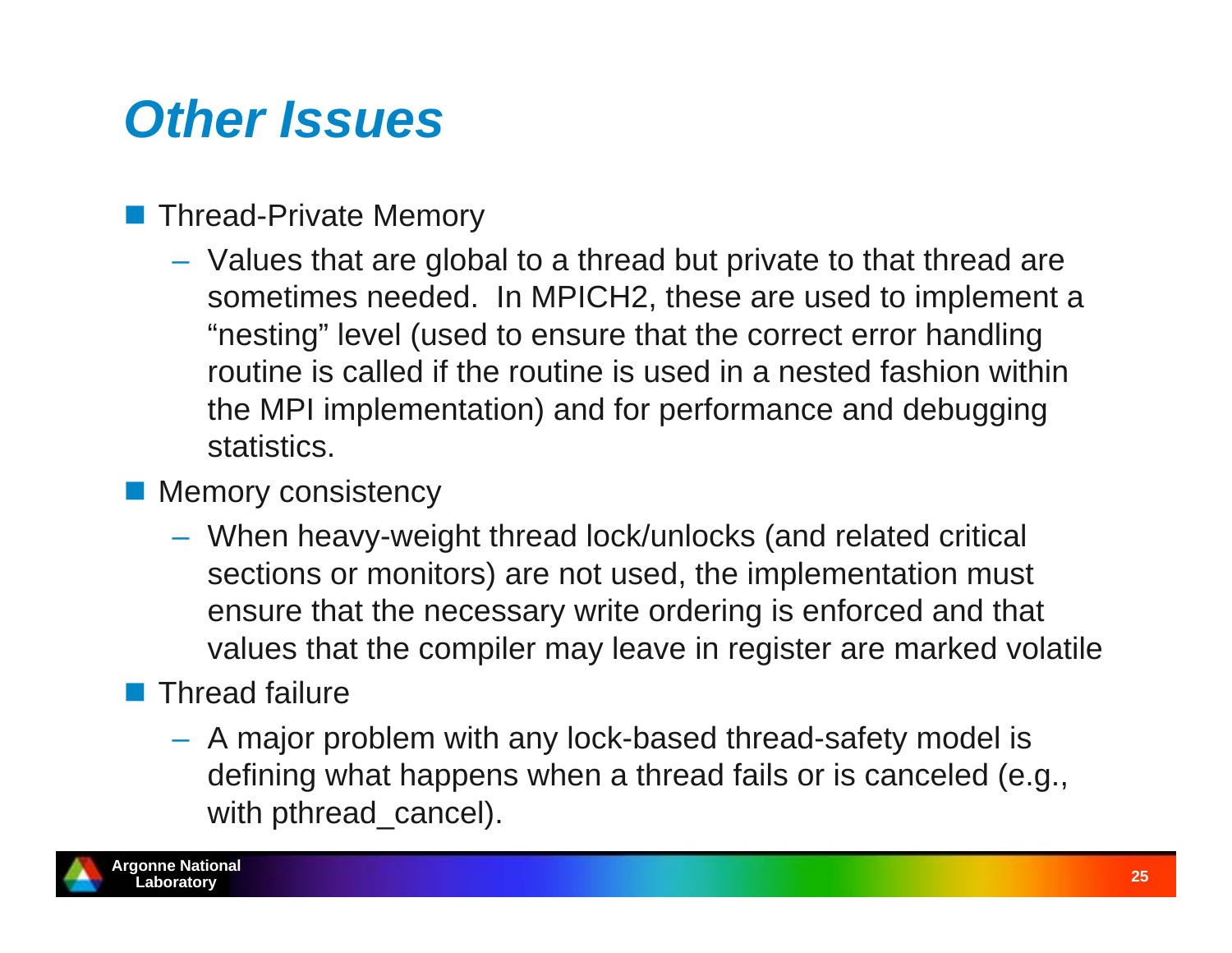### *Other Issues con't*

- **Performance and code complexity** 
	- The advantage of the "one big lock" is its (relative) simplicity
	- $-$  It serializes MPI function execution among threads, potentially impacting performance.
	- $-$  Fine grain locks avoid (much of) the serialization, but at added complexity. In addition, they can be *more* costly if a routine must acquire multiple fine grain locks rather than a single coarse grain lock
- **Thread scheduling** 
	- Should a thread busy wait or let the OS (or another thread) schedule it? Can condition variables be used? A problem is not all events may wake up a thread, particularly when low-latency shared memory is being used between processes.
- What level of thread support should an MPI implementation provide?
	- Performance matters…

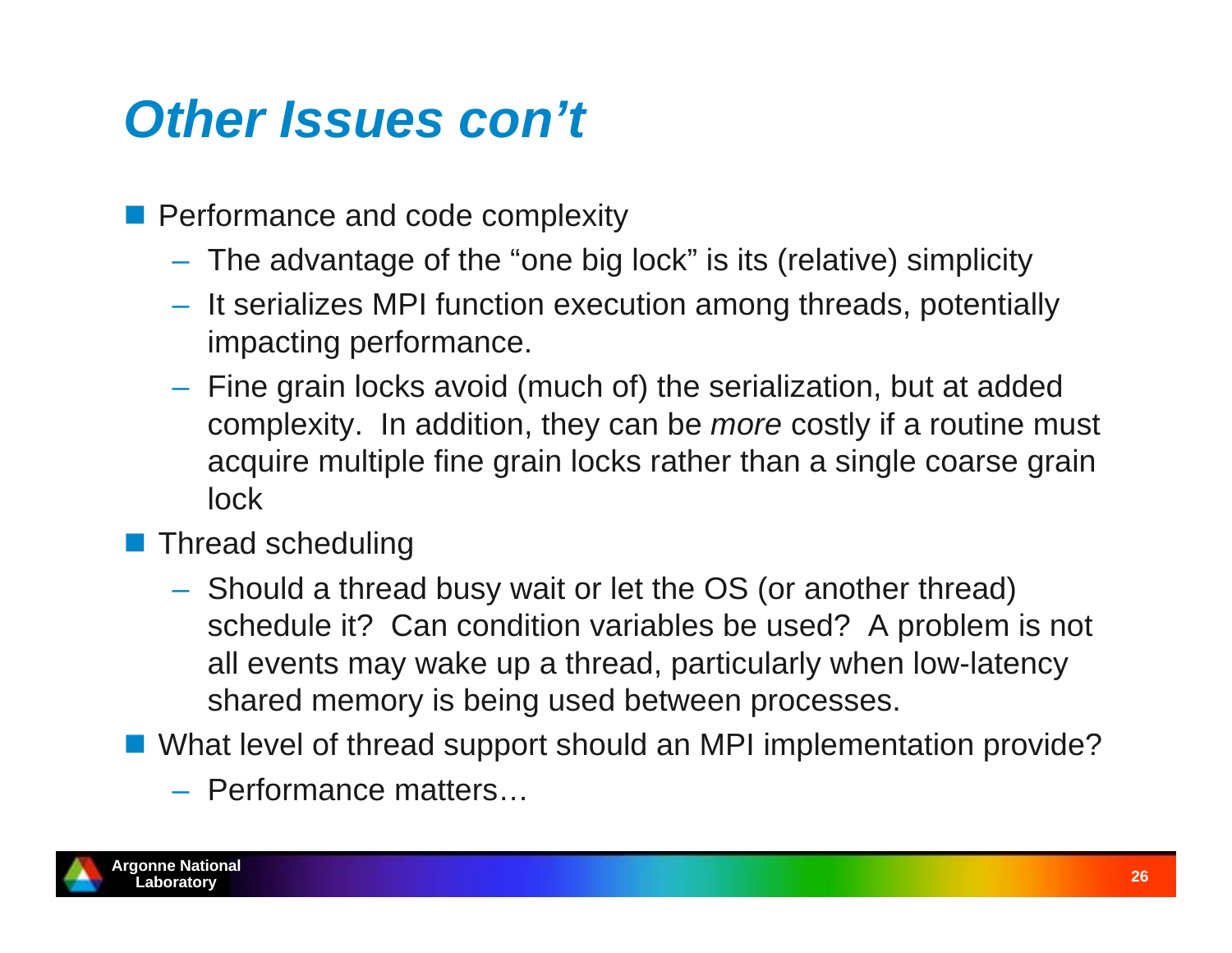### *Performance Issues with Threads*

- **MPI\_THREAD\_SINGLE** 
	- No thread-shared data structures in program. All operations proceed without locks
- MPI\_THREAD\_FUNNELLED
	- MPI data structures do not need locks, but other operations (e.g., system calls) must use thread-safe versions.
- **MPI\_THREAD\_SERIALIZED** 
	- Almost like MPI\_THREAD\_FUNNELLED, except some MPI operations may need to be completed before changing the thread that makes MPI calls
- **MPI\_THREAD\_MULTIPLE** 
	- All MPI data structures need locks or other atomic access methods

 What are the performance consequences of these thread levels? Just how much does THREAD\_MULTIPLE cost?

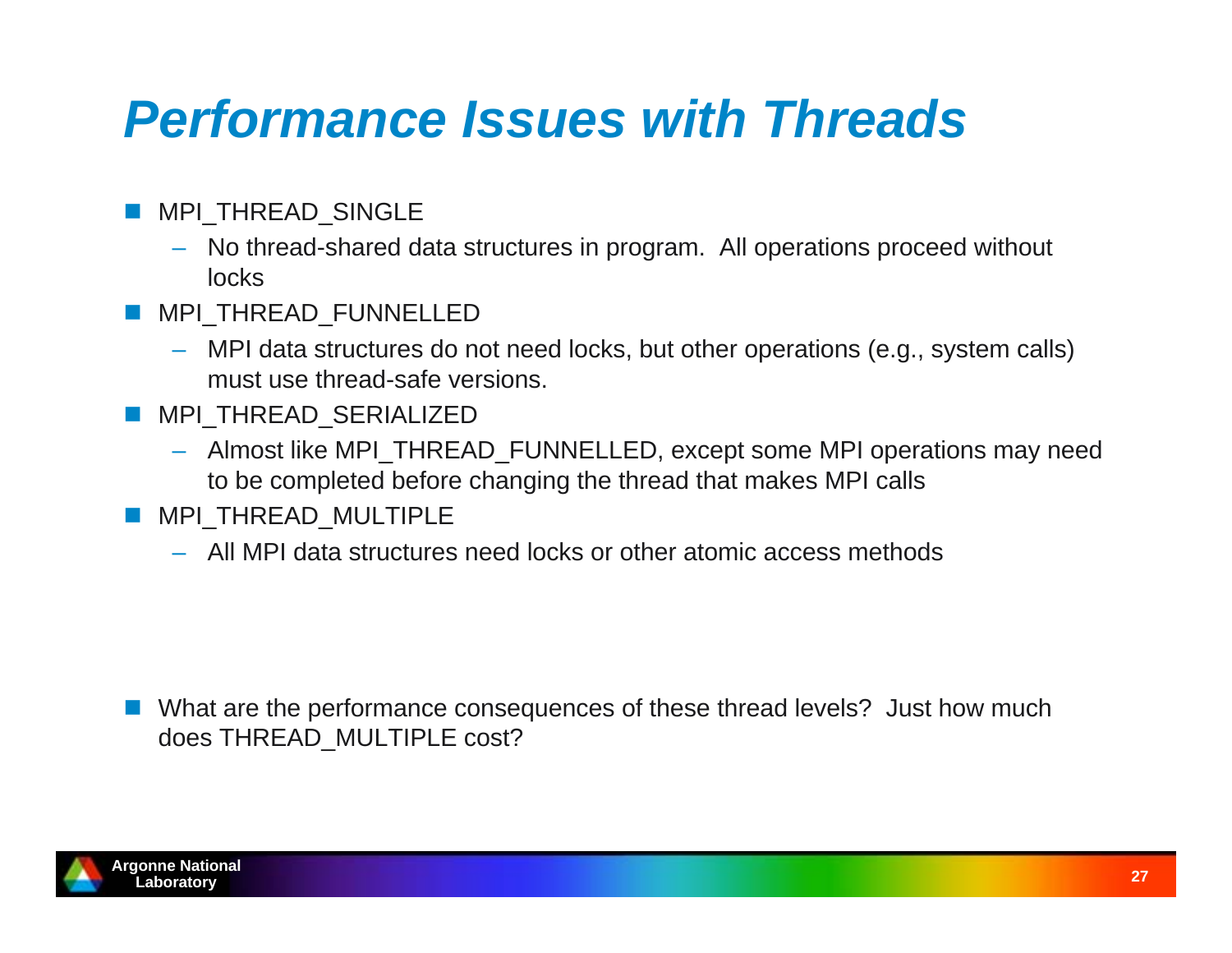### *Thread Overhead in MPICH2*



- Ch3:sock (sockets communication only, using TCP, on a single SMP (OS can optimize communication
- Mpptest (ping-pong latency test)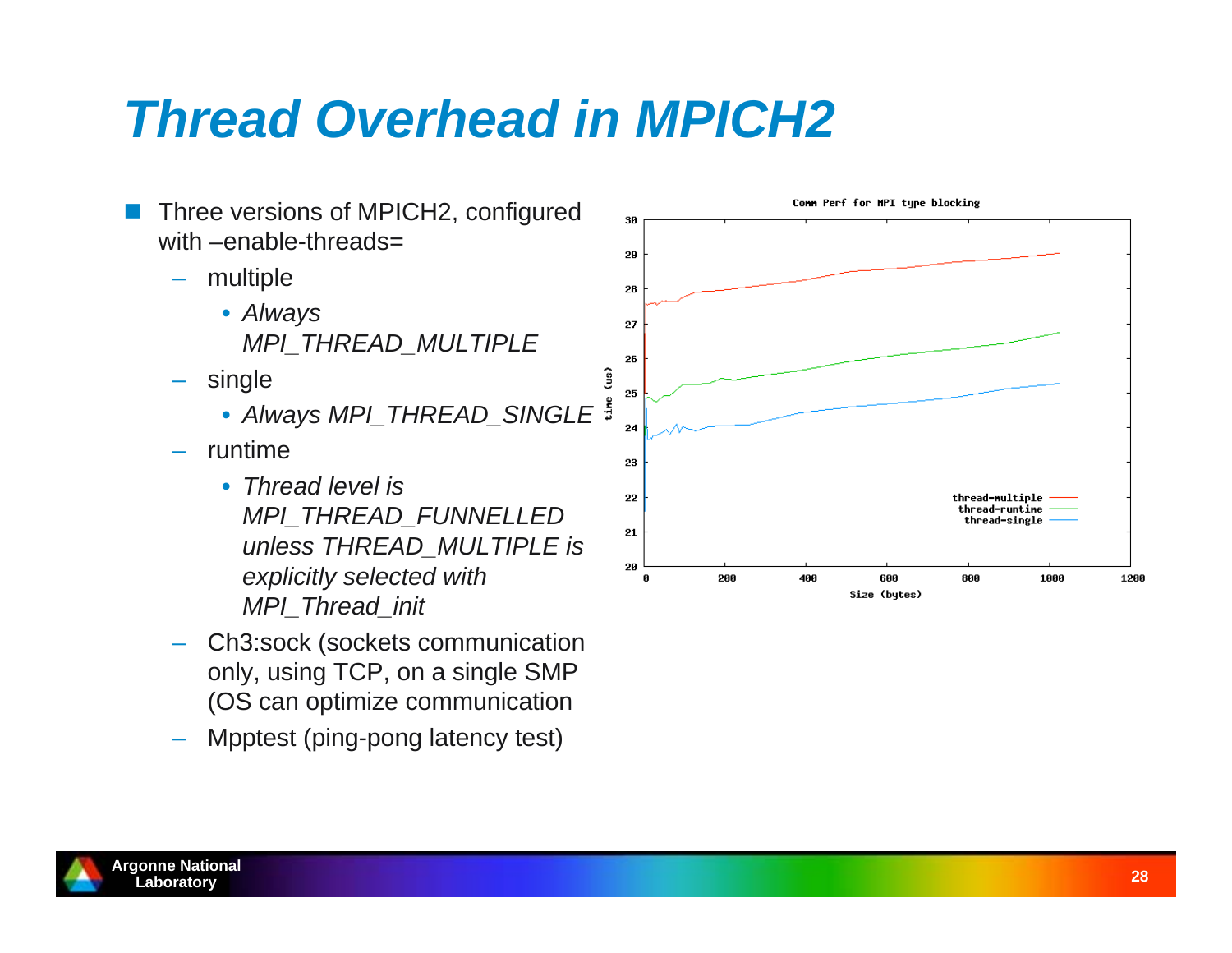### *What you've forgotten*

- Collective communications operations
	- $-$  Performed on a group of processes described by a *communicator*
- In a typical MPI implementation, all processes in a communicator share a *context id*, typically implemented as an integer value. All processes must agree on this value
	- $-$  (Other implementations are possible, but this is the easiest, most scalable choice)
- **Service Service**  Determining this context id requires an agreement among the processes
- **First, a short aside on** *why* **context ids are important**

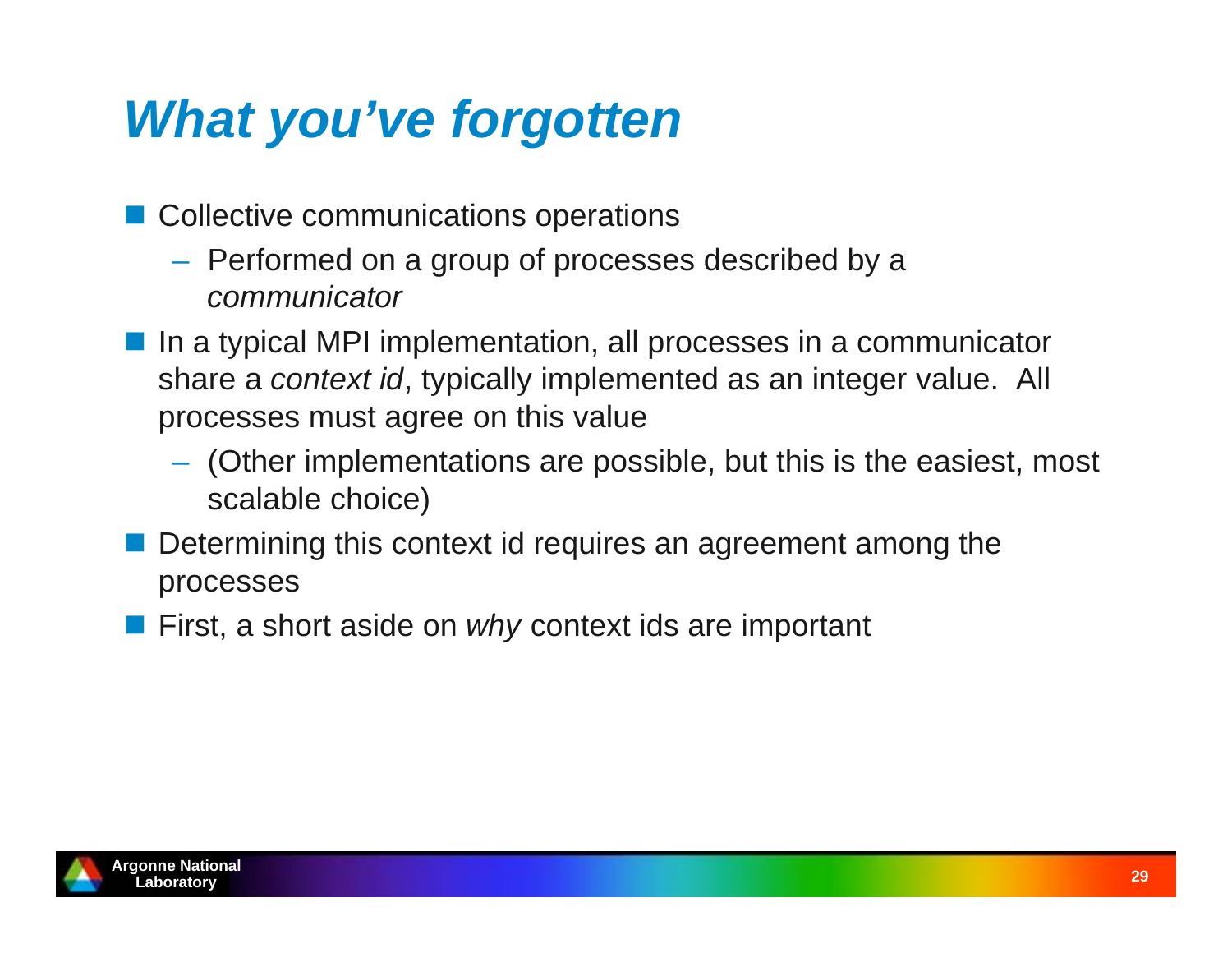### *Why Contexts?*

- **Parallel libraries require isolation of messages from one another and** from the user that cannot be adequately handled by tags.
- **The following horrible examples are due to Marc Snir.** 
	- Sub1 and Sub2 are from different libraries

*Sub1();*

*Sub2();*

 $-$  Sub1a and Sub1b are from the same library

```
Sub1a();
```
*Sub2();*

*Sub1b();*

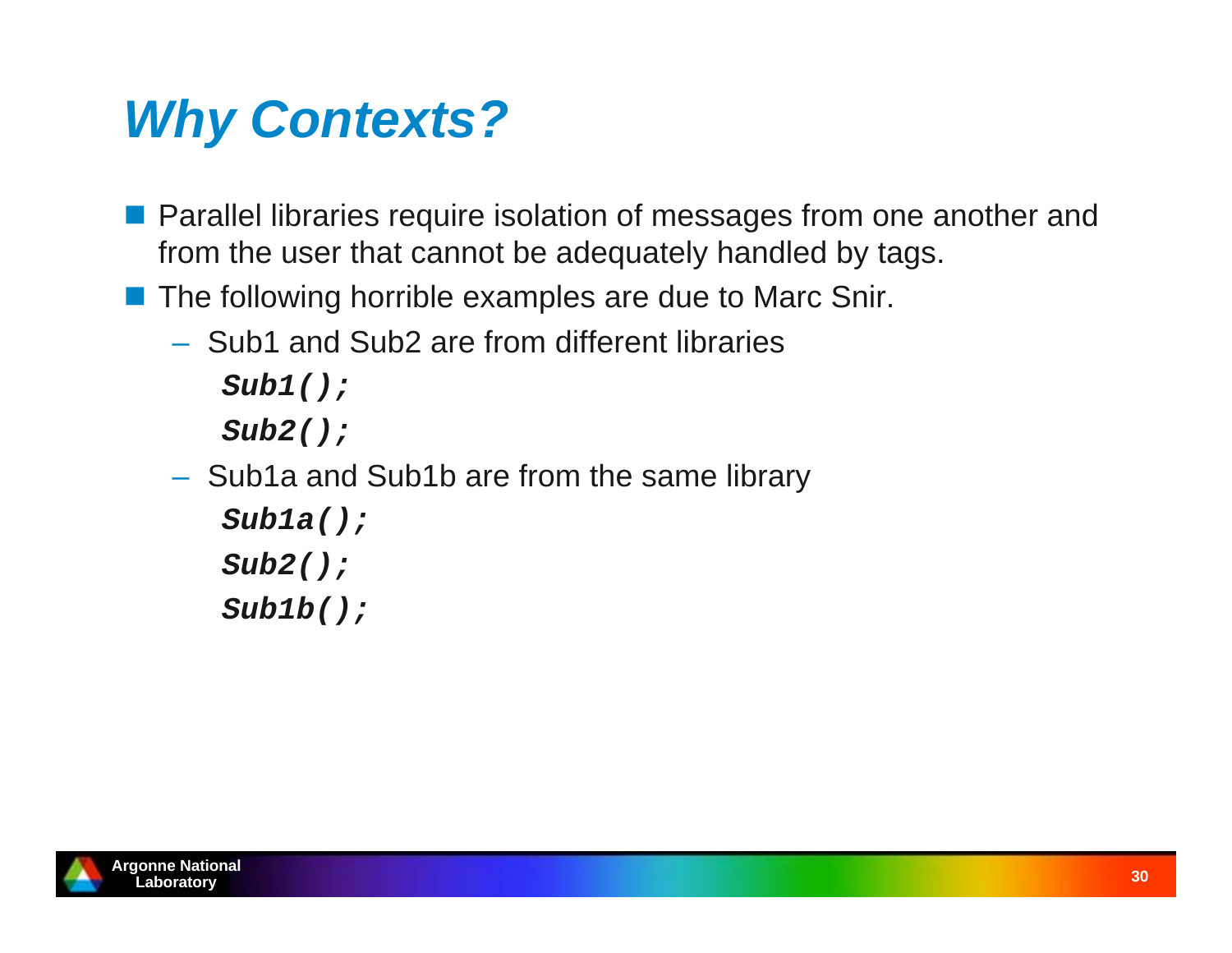## *Correct Execution of Library Calls*



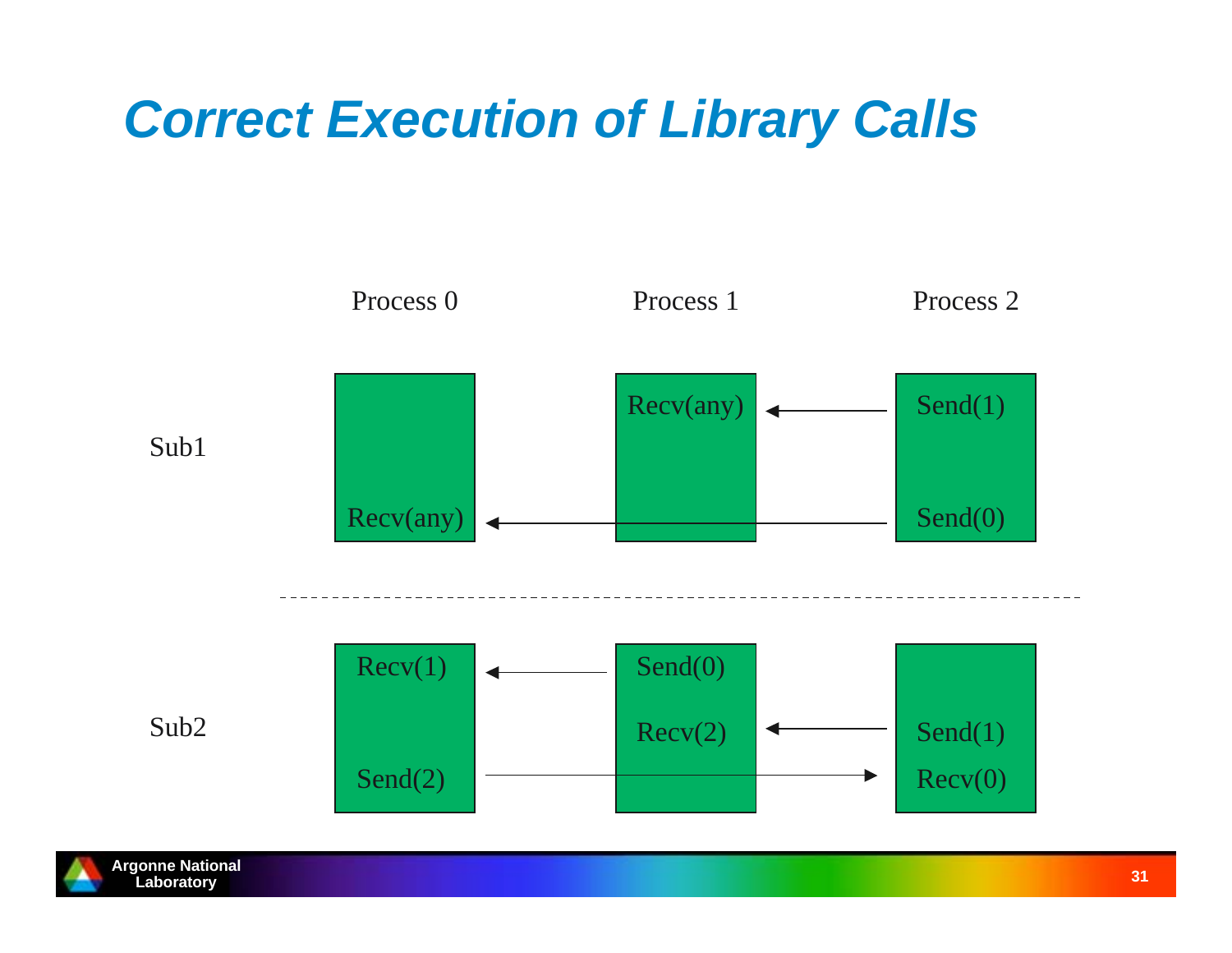## *Incorrect Execution of Library Calls*



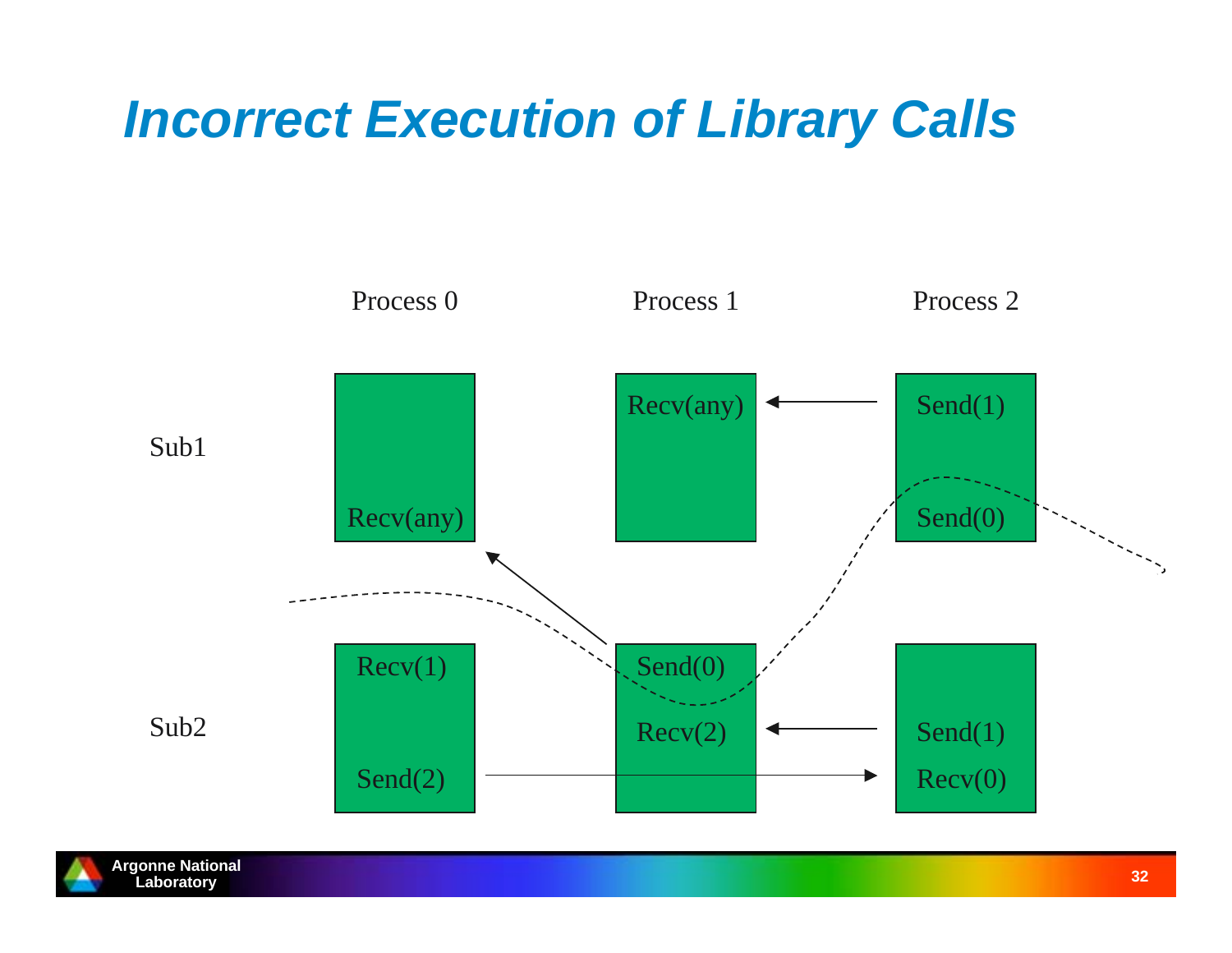### *Correct Execution of Library Calls with Pending Communication*

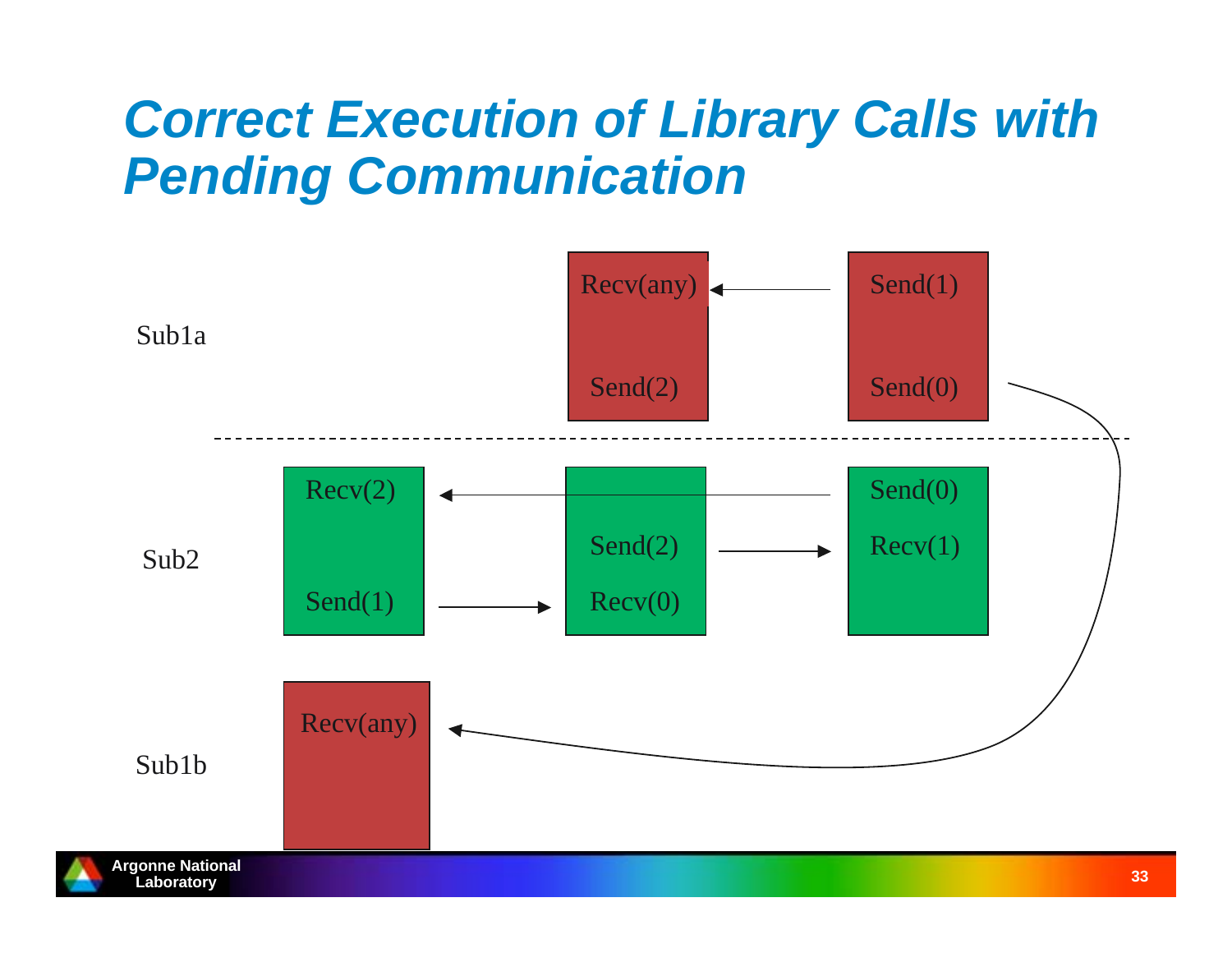### *Incorrect Execution of Library Calls with Pending Communication*

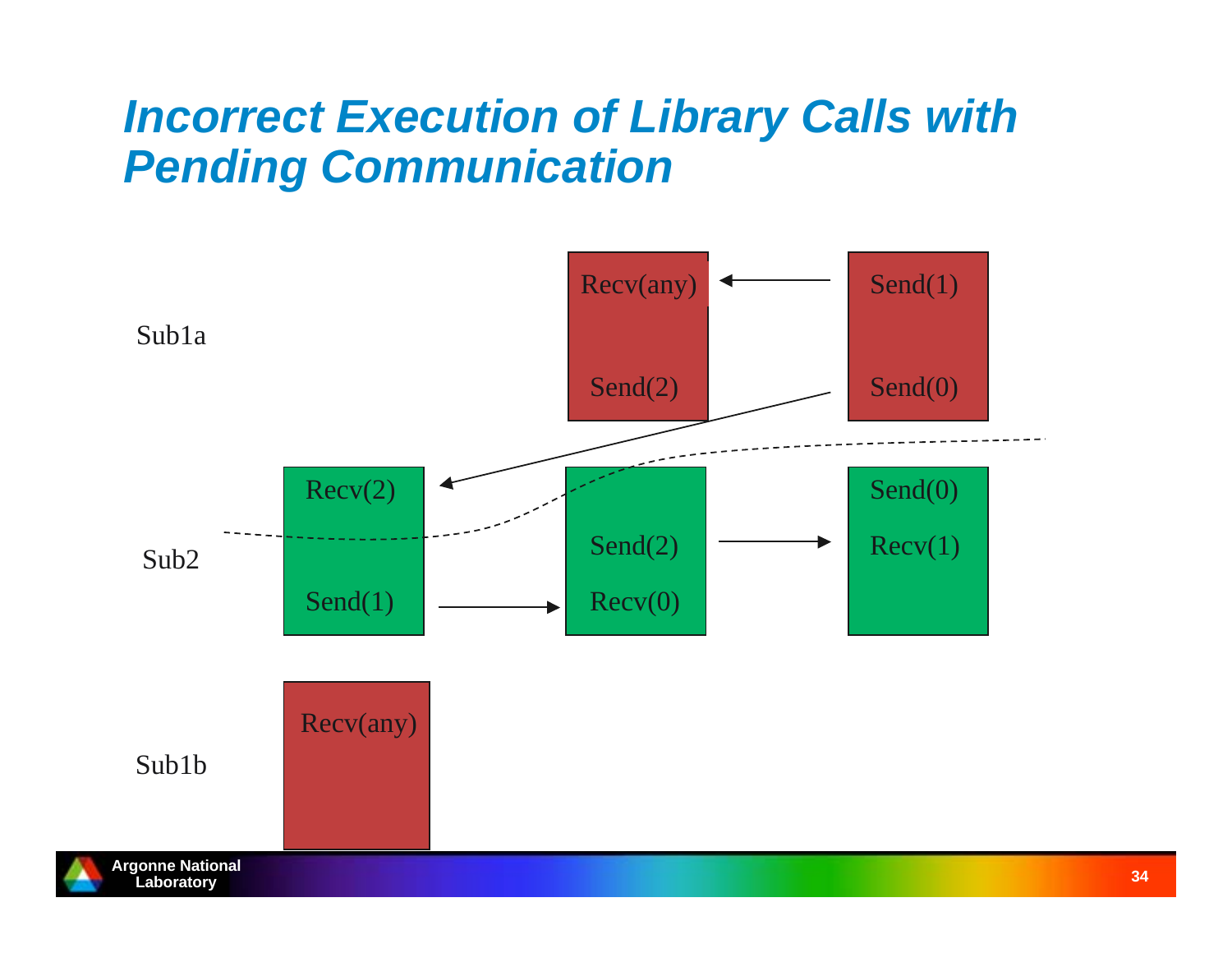# *Consider MPI\_Comm\_dup*

- Comm\_dup simply creates a copy of a communicator with a new context id
	- Used to guarantee message separation between modules
	- All processes in the input communicator must call (and follow collective semantics)
- **A** simple algorithm (for the single threaded case):
	- $-$  Each process duplicates the data structure representing the group of processes (shallow dup; increment reference count)
	- All participating processes perform and MPI\_Allreduce on a bit mask of available context id values, using MPI\_BAND (bitwise AND), using the original (input) communicator

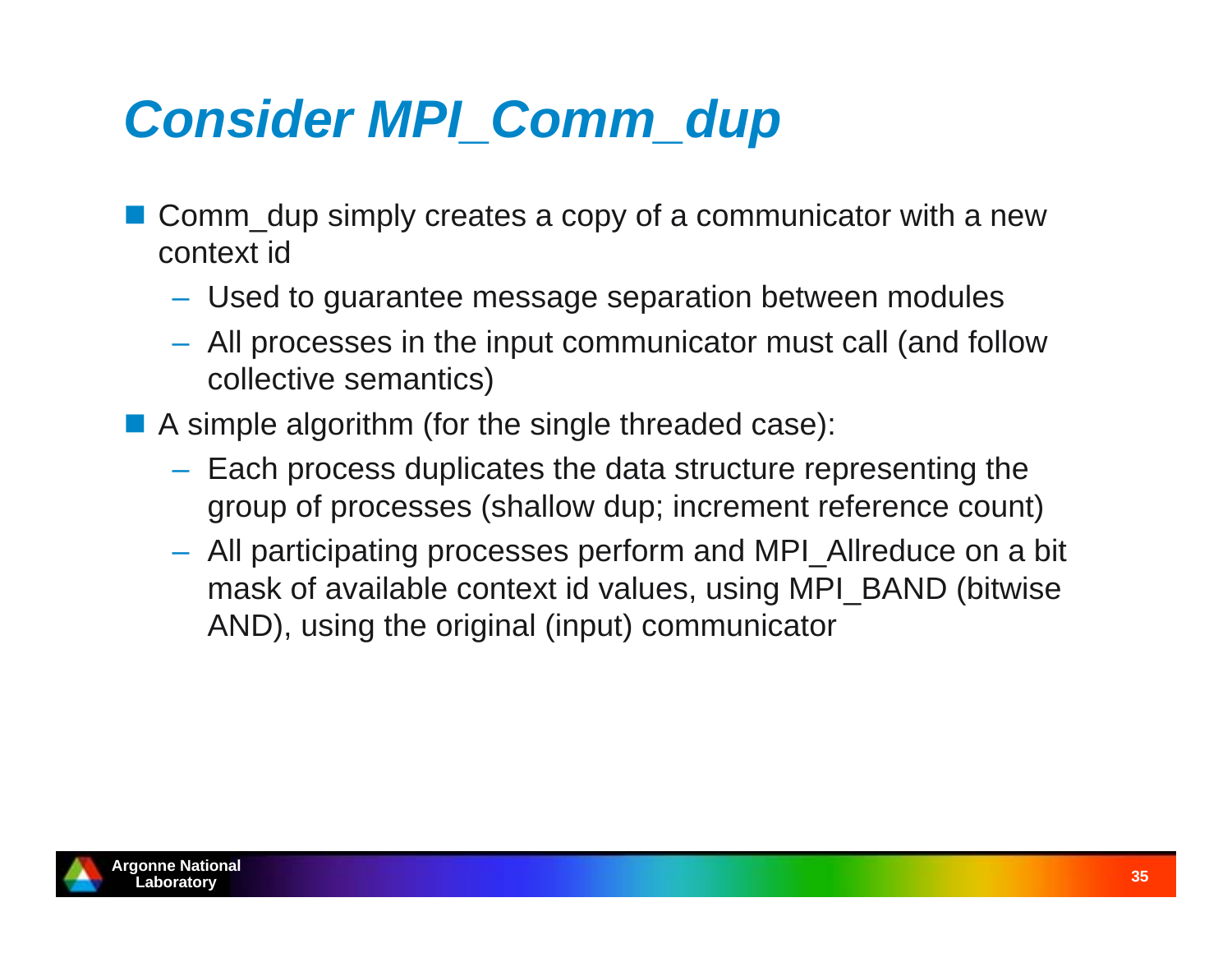### *What can go wrong in the multithreaded case*

■ Consider this case with two processes, each with two threads, each doing an MPI\_Comm\_dup on two communicators



All four threads (both new communicators) get the *same* context id. We clearly need to atomically update the mask.

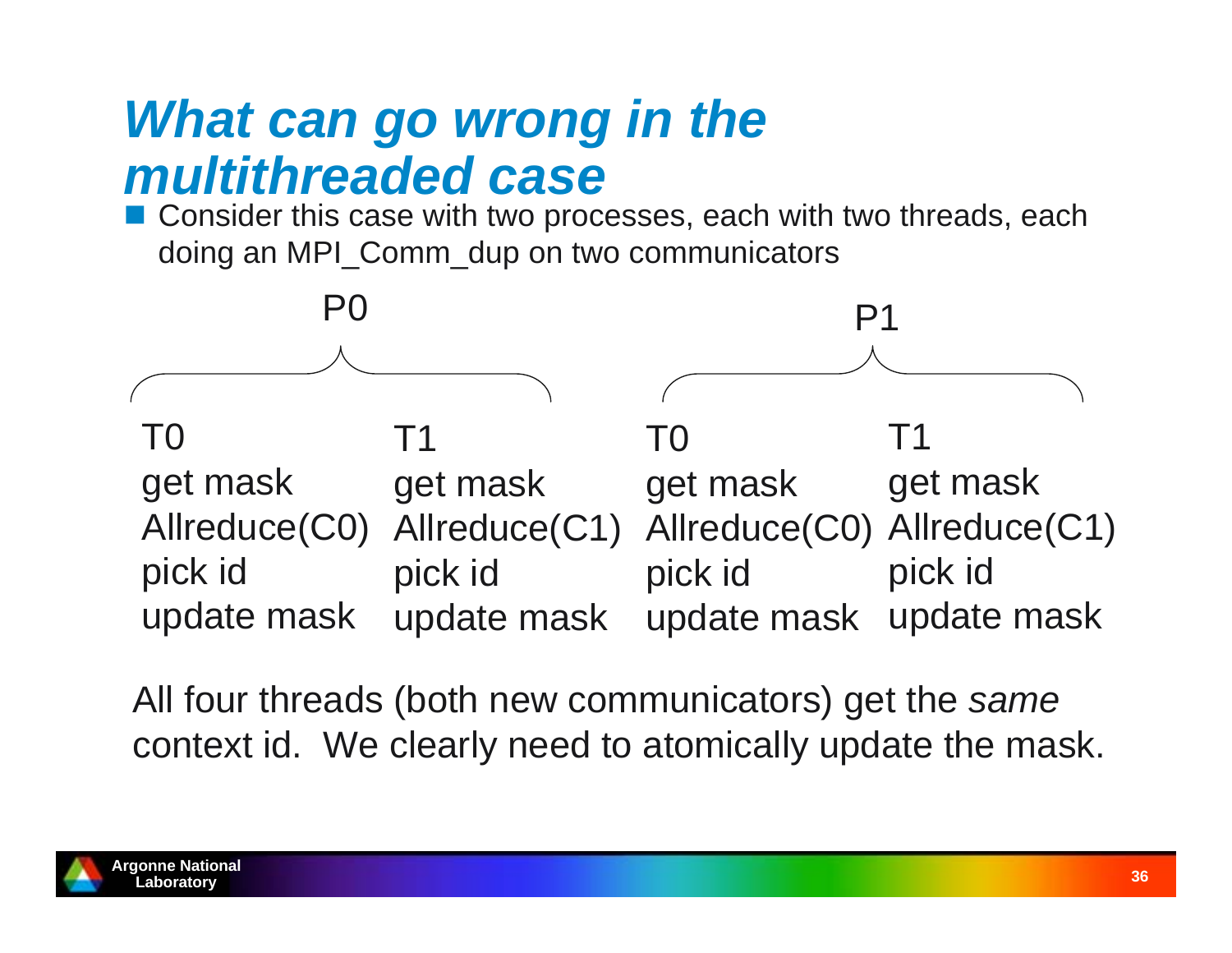### *What can go wrong in the multithreaded case*

■ Consider this case with two processes, each with two threads:



Deadlock — Neither Allreduce will complete, so the lock will never be released

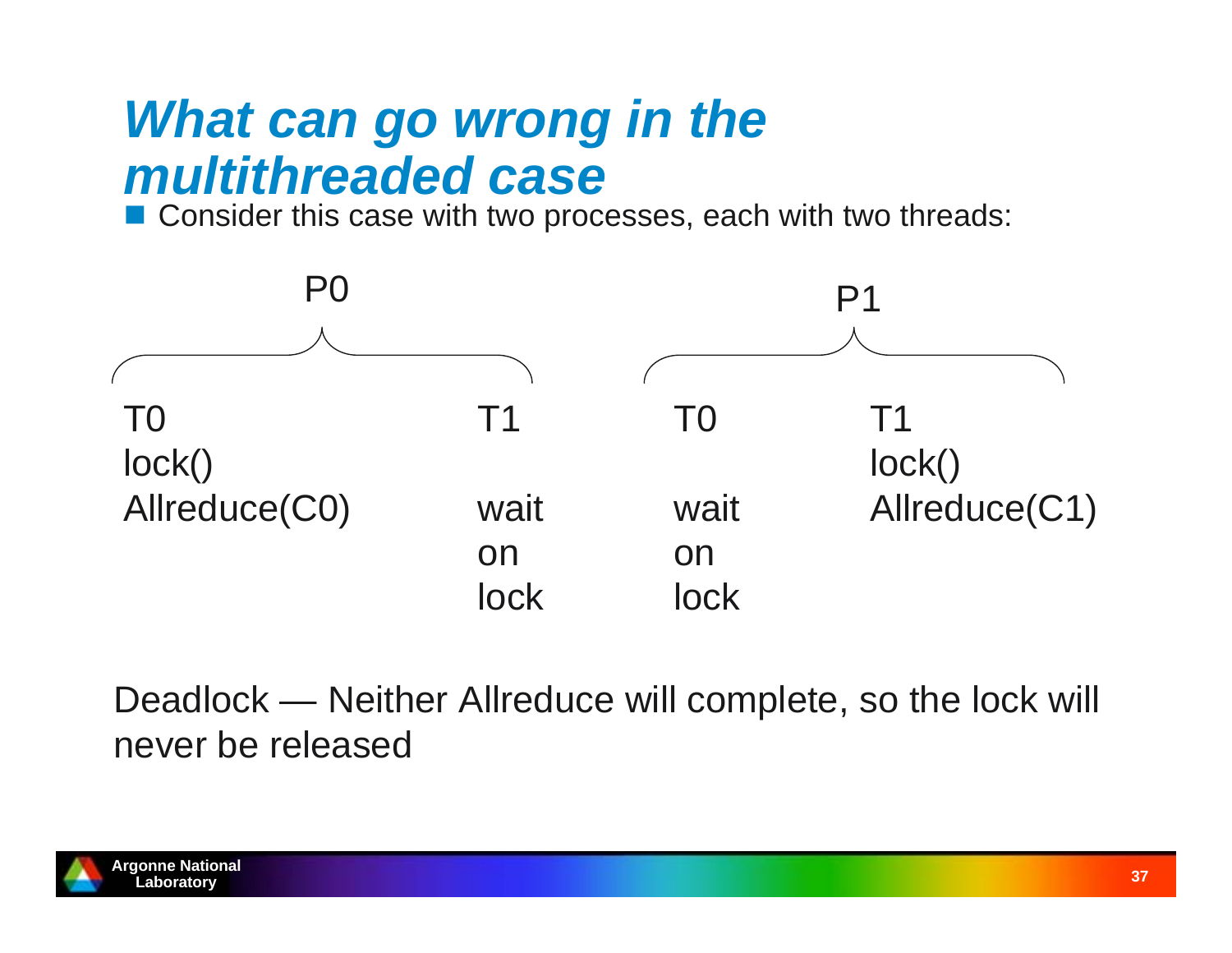# *An efficient algorithm*

- Definition of efficient
	- Requires no more communication between processes than the single-threaded algorithm in the common case (only one thread on each process creating a new communicator)
- Speculative approach
	- $-$  Try to succeed and have a backup plan on failure
	- RISC systems use this approach instead of atomic memory updates (load-link, store-conditional and similar names)

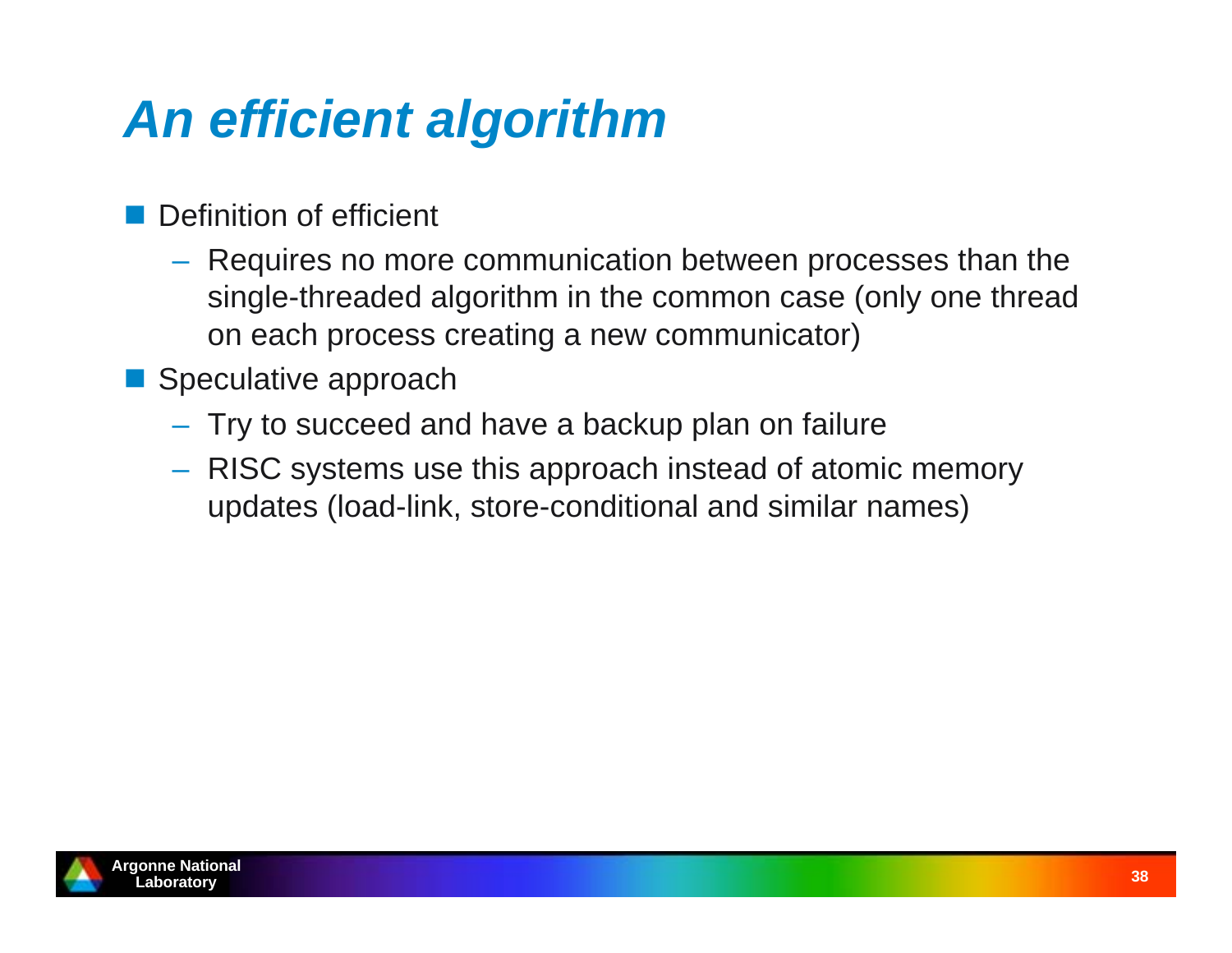### *The Idea*

- **Atomically** 
	- $-$  Keep track that the mask is in use
	- If mask was not in use,
		- *make a copy of the mask*
	- Else
		- *Use all zero bits for mask*
- MPI\_Allreduce(mask) (the regular algorithm
- **If found a value (no process had all zeros)** 
	- Atomically
		- *Remove selected bit from mask*
		- *Clear in-use*
	- Return context value
- **Else**

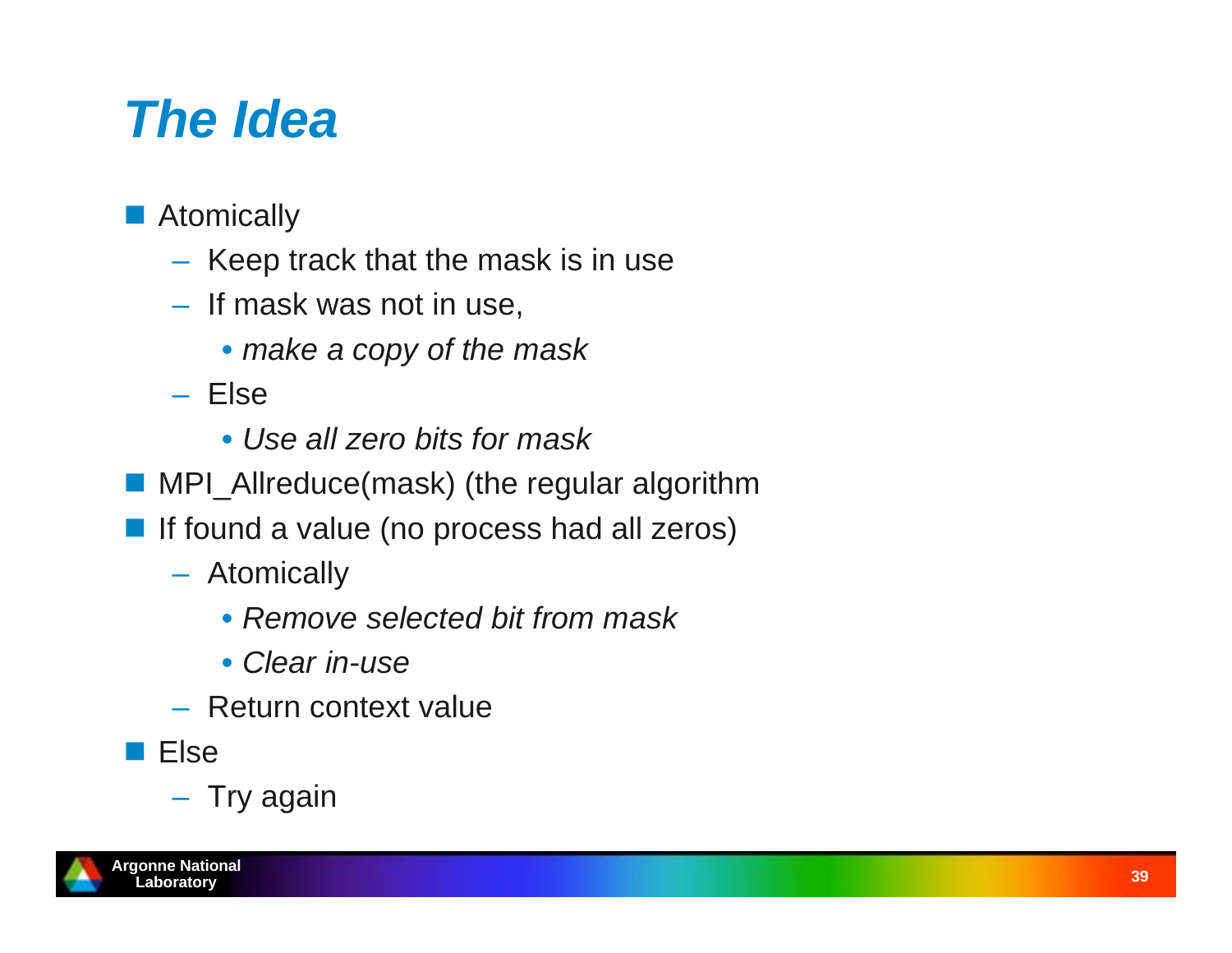### *What happens in the typical case?*

■ A single thread from each process is trying to get a new context id

- Gets mask (all processes get mask, none get zero masks)
- Allreduce finds a free bit
- All processes remove the same bit from their mask
- Context id returned
- Same communication cost as single-threaded algorithm
- Only two thread locks an increment, test, decrement in addition to single-threaded algorithm

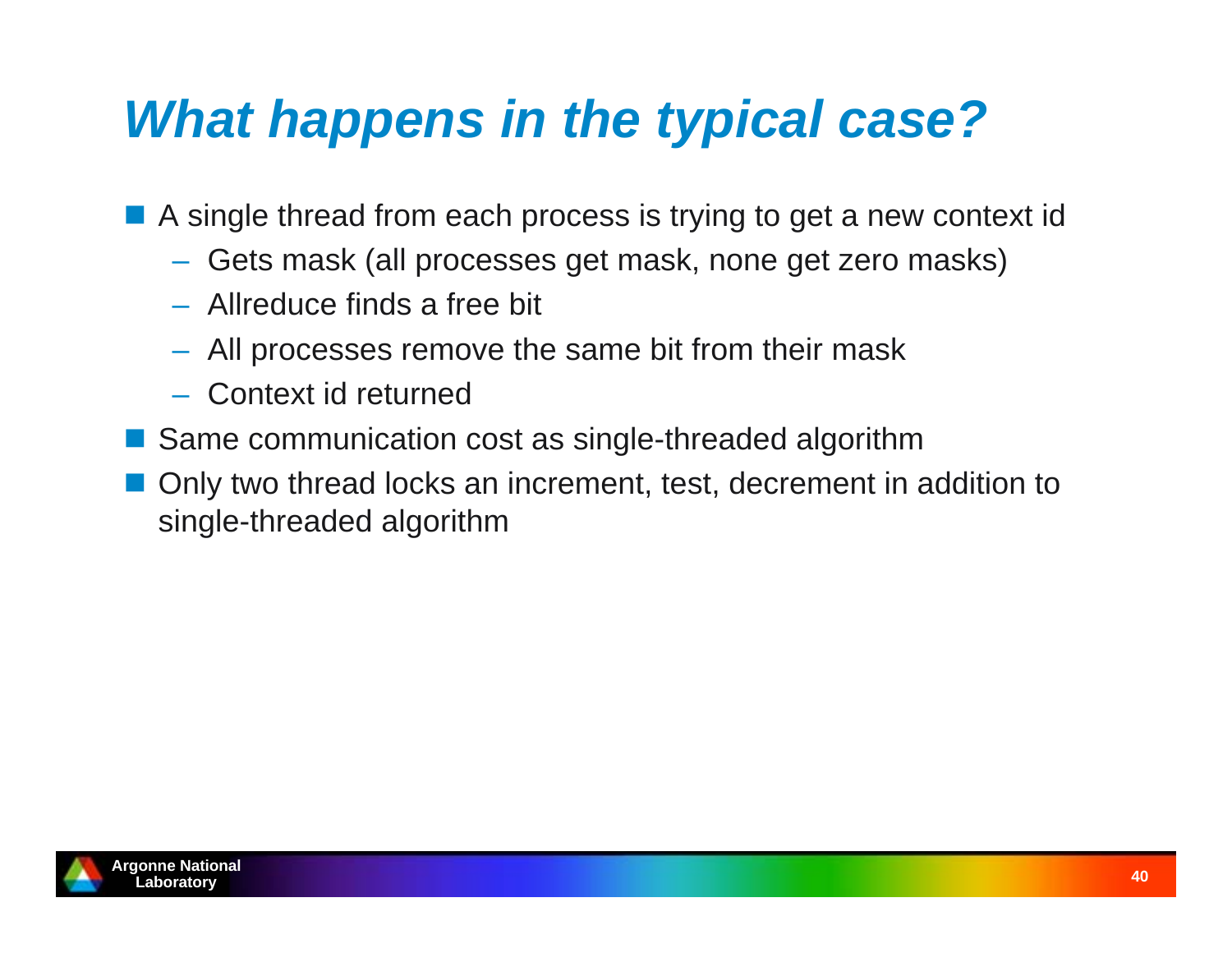### *What happens when there are competing threads?*

**How do we avoid this case:** 

- $-$  Each process has 2 threads, call them A and B
- On some processes, thread A call MPI\_Comm\_dup first, on others thread B calls MPI\_Comm\_dup first.
- As a result, some thread calling MPI\_Allreduce always provides a zero-mask because the other thread got to the mask first
- This is live lock (as opposed to dead lock) because the threads never stop working. They just never get anywhere…

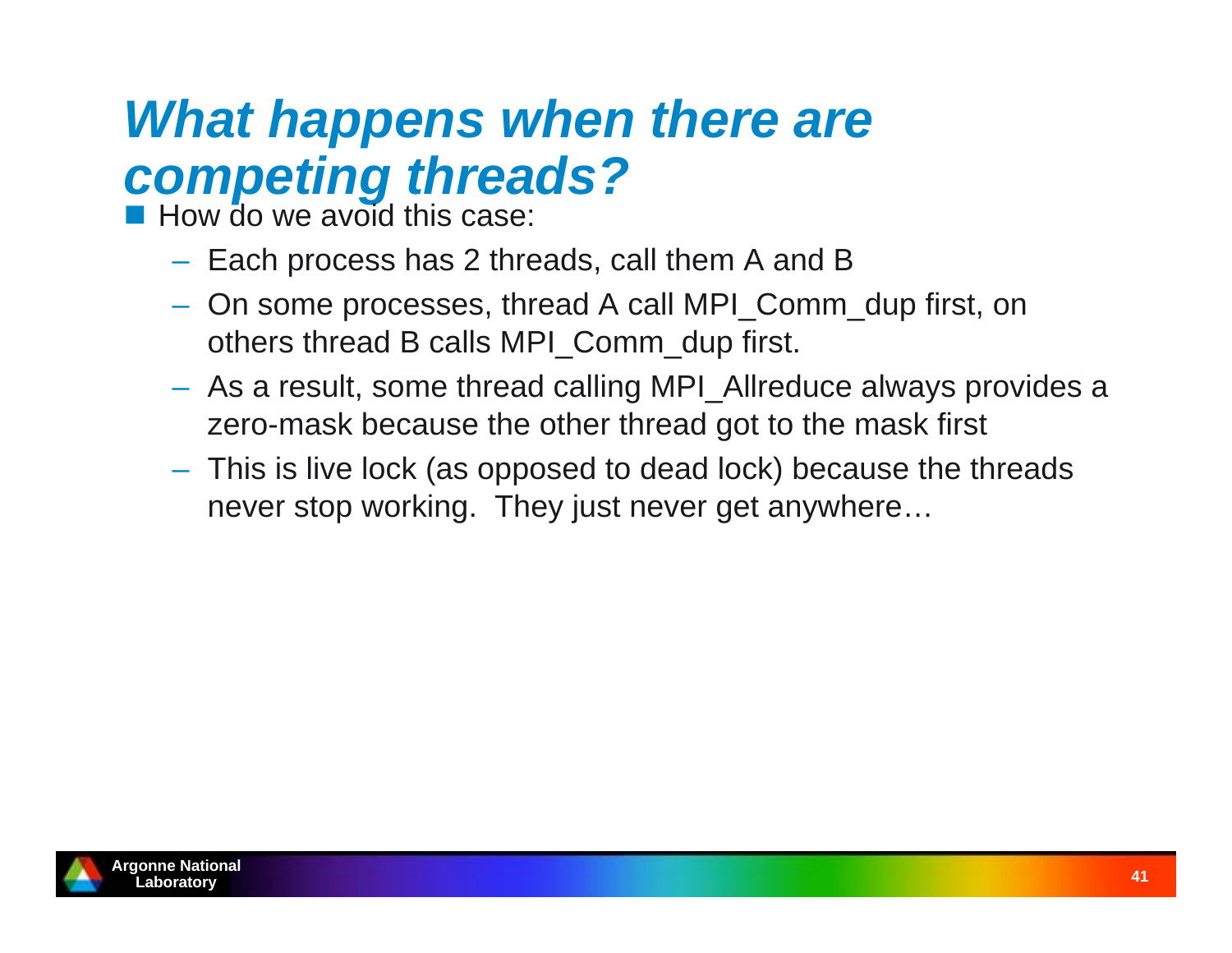# *Avoiding Live Lock*

- **Notally 10 When multiple threads discover that they are contending for the** same resource, they need to ensure that they can make progress.
	- One way to do this is to order the threads so that the group of threads (e.g., the "A" threads) is guaranteed to get access to the resource (the context id mask in our case)
	- We need a way to sort the threads that gives the same ordering for threads on different processes
- Use the context id of the *input* communicator
	- All processes have the same context id value for the same communicator
	- Let the thread with the minimum context id value take the mask
	- $-$  Repeat that test each iteration (in case a new thread arrives)

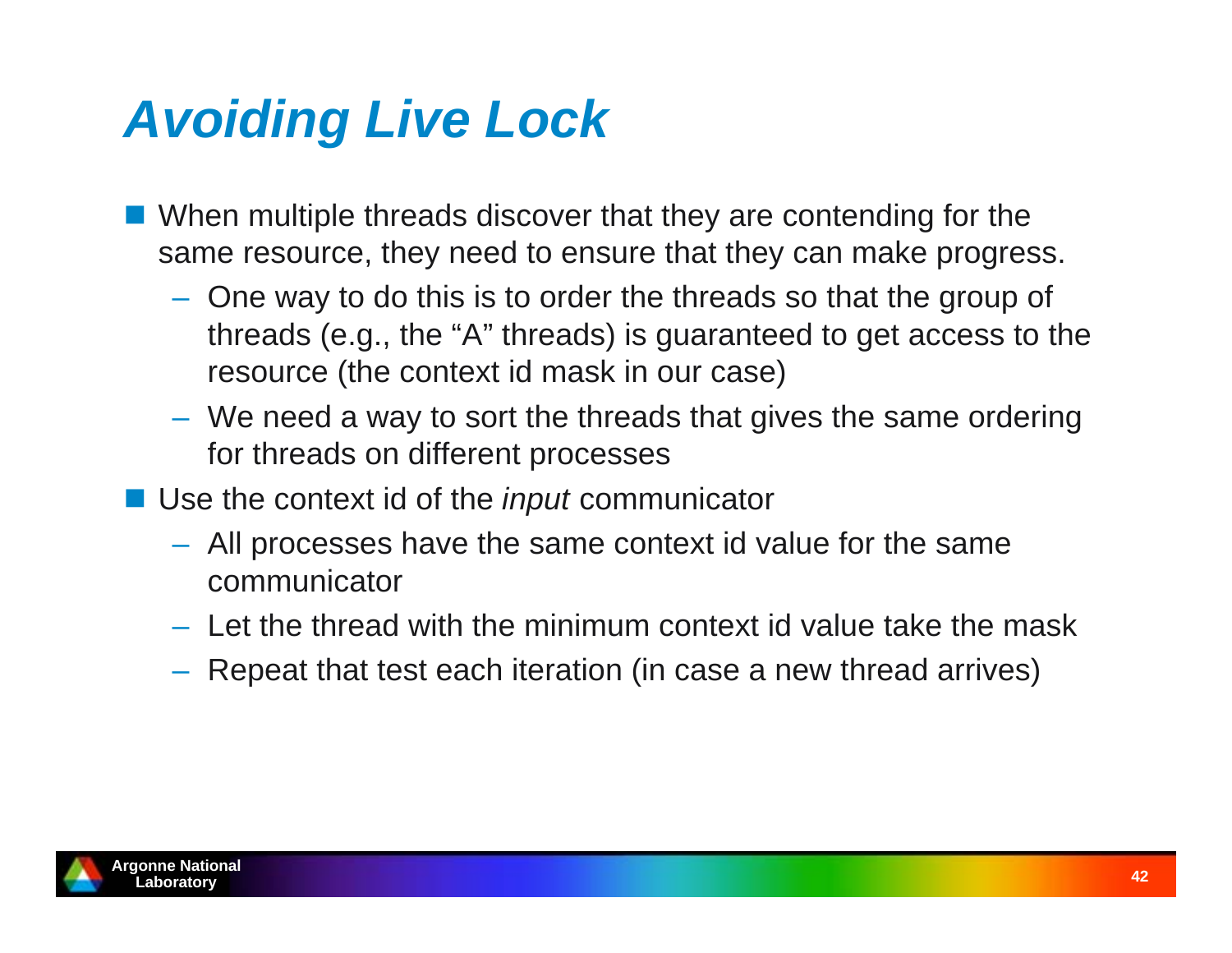### *A Fast, Thread-Safe Context-Id Algorithm*

```
 /* global variables (shared among threads of a process) */
  mask /* bit mask of context ids in use by a process */
  mask in use /* flag; initialized to 0 */
  lowestContextId /* initialized to MAXINT */
  /* local variables (not shared among threads) */
  local mask /* local copy of mask */
  i_own_the_mask /* flag */
  context id /* new context id; initialized to 0 */while (context id == 0) {
       Mutex_lock()
       if (mask_in_use || MyComm->contextid > lowestContextId) {
          local mask = 0 ; i own the mask = 0
           lowestContextId = min(lowestContexId,MyComm->contextid)
       } else {
          local mask = mask ; mask in use = 1 ; i own the mask = 1
           lowestContextId = MyComm->contextid
    }
       Mutex_unlock()
      MPI_Allreduce(local_mask, MPI_BAND)
      if (i own the mask) {
           Mutex_lock()
          if (localmask != 0) {
               context_id = location of first set bit in local_mask
               update mask
               if (lowestContextId == MyComm->contextid) {
                   lowestContextId = MAXINT;
    } }
          mask in use = 0 Mutex_unlock()
    } }
  return context_id
```